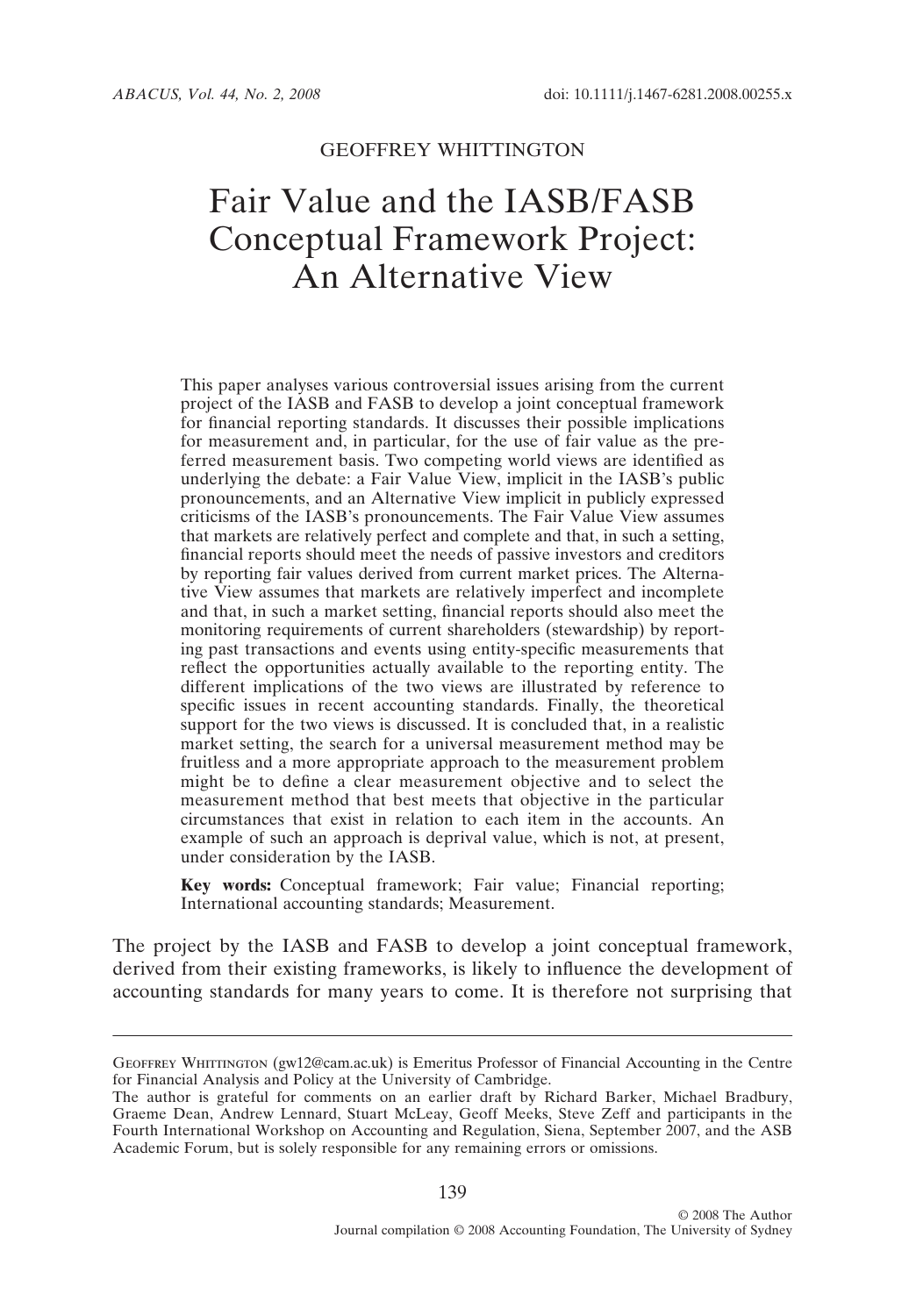the first discussion papers resulting from the project have attracted much fiercer criticism than the standard setters seem to have anticipated, or that much of this criticism has come from within the European Union, which is committed to adopting the International Financial Reporting Standards (IFRS) of the IASB.

The issue that seems likely to attract most controversy is that of measurement, which has not yet reached discussion paper stage within the conceptual framework project. In particular, the IASB's perceived preference for fair value as a measurement objective is likely, if expressed in the conceptual framework discussions, to be strongly contested. This issue has already been raised by an earlier discussion paper issued (but not endorsed) by the IASB, and authored by staff of the Canadian Accounting Standards Board (2005), which praised the positive properties of fair value.<sup>1</sup> Controversy has been stirred further by the IASB's publication, as a discussion paper (November 2006), of the FASB's SFAS 157 (2006), which attempts to prescribe the interpretation of fair value within FASB standards as being a current market sale price, ignoring transaction costs and free of entity specific assumptions. Many critics feel that the adoption of this within IASB standards would change present practice significantly and adversely, because IFRS apply fair value more widely to non-financial assets than do FASB standards. Sale prices are seen as less relevant and less reliable in the case of non-financial rather than financial assets.

Although fair value is a focus for much of the recent criticism of the IASB's standards and is also likely to be so for its conceptual framework project, the reasons for the criticism lie in other elements of the framework. Critics of fair value are, in fact, offering an alternative world view of financial reporting, although this view is usually not well articulated. Nor, for that matter, is the fair value world view well articulated: the argument is usually conducted on the basis of accepting a few simple assumptions that make fair value seem to be an obvious choice, whereas the assumptions themselves should be under discussion.

The objective of this paper is to make some progress towards identifying these alternative world views and therefore to clarify the nature of the dispute about the conceptual framework in general and fair value in particular. The perspective is that of the IASB, of which the author was a member from 2001 to 2006, rather than the FASB, which is its partner in the project. The author's own experiences in writing a number of alternative views to IASB drafts and standards inform the discussion.2 These were written piecemeal, but gradually a more coherent pattern began to be apparent, which expressed a different set of assumptions, or world

<sup>&</sup>lt;sup>1</sup> The paper discusses specifically measurement on initial recognition, but the discussion has wider application.

<sup>&</sup>lt;sup>2</sup> An alternative view is a note explaining the view of a Board member who did not vote in favour of issuing a particular exposure draft or standard (in the latter case, it is described as a 'dissenting view'). The Alternative View developed in this paper is consistent with a number of such views but also draws on the views of external critics of the IASB: it therefore has no claim to be an expression of the views of particular members of the IASB, and it is a 'world view' rather than a comment on a particular draft or standard.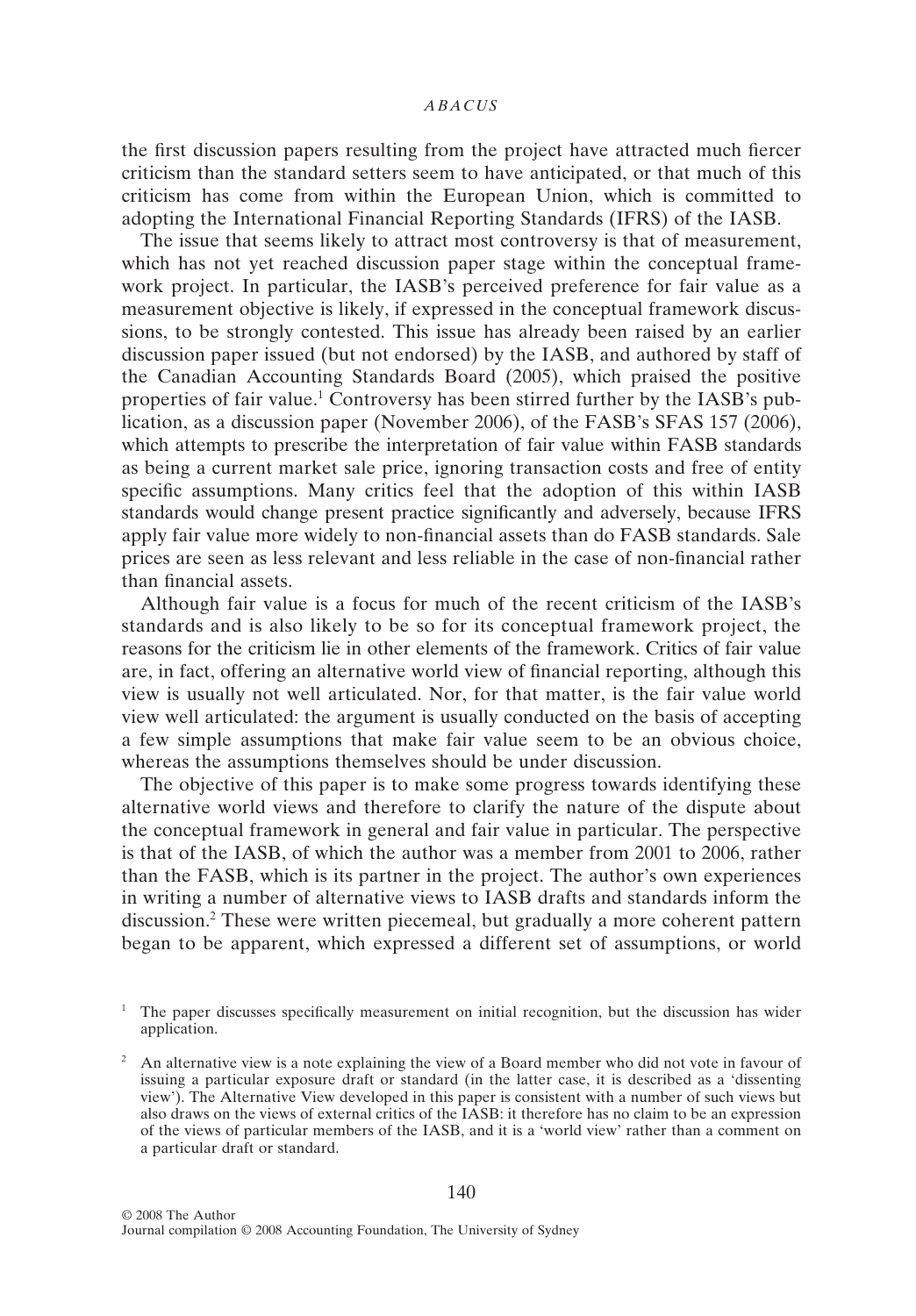view, described here as the Alternative View. This is in contrast with the view that is implicit in many of the IASB's pronouncements, described here as the Fair Value View. This account is likely to be subjective and incomplete, and there are likely to be many other world views. However, when there is such a fierce debate between supporters and opponents of a view, it must surely help understanding to identify the main sources of disagreement. It must also be acknowledged that some of the contentious issues arise within the existing conceptual frameworks, but, as the frameworks are being revised, it is appropriate to question them.

The paper proceeds as follows. First, a description is given of the current project to develop a joint conceptual framework for the IASB and FASB, including its motivation and objectives. Next, there is a discussion of the controversial aspects of the first two draft chapters of the new framework, on the purpose of financial reporting and the desirable properties of accounting information, which have already been issued in discussion paper form. This is followed by a discussion of the issues raised by the subsequent chapters of the new framework that are currently in various stages of development, including definition of the elements of accounts, recognition and measurement. An attempt is then made to identify the two competing world views represented by opposing sides of the arguments on specific issues. We then consider how these competing views have been reflected in past IASB pronouncements, and in alternative views expressed on them. We conclude by considering the theoretical support for the Alternative View.

# THE IASB/FASB CONCEPTUAL FRAMEWORK PROJECT

Both the FASB and the IASB already have conceptual frameworks. The FASB's was the first, dating mainly from the 1970s, and consists of seven substantial concepts statements, each published separately.3 The IASB's *Framework for the Preparation and Presentation of Financial Statements* (1989) is a much briefer single document of 110 paragraphs, dating from 1989. Its content shows a strong affinity with the FASB's earlier work, although there are important differences of detail. One important similarity is that, like the FASB framework, it lacks a treatment of measurement and is therefore incomplete. This is a legacy of the fierce and unresolved debates that took place particularly in the 1970s, when standard setters struggled unsuccessfully to achieve a solution to the inflation accounting problem that would be accepted by both users and preparers of accounts. Another legacy of the pressures and controversies of that period is that both frameworks emphasize decision usefulness, particularly to investors in capital markets, as the primary focus of general purpose financial statements. This was a bold step at the time, sweeping away the traditionalist view that accounting is primarily for legal and stewardship purposes, with decision usefulness as a useful

<sup>&</sup>lt;sup>3</sup> A valuable 'insider' account of the development of the FASB Conceptual Framework is given by Storey and Storey (1998). An authoritative account of the development of the IASC Framework is in Camfferman and Zeff (2007, Chapter 9).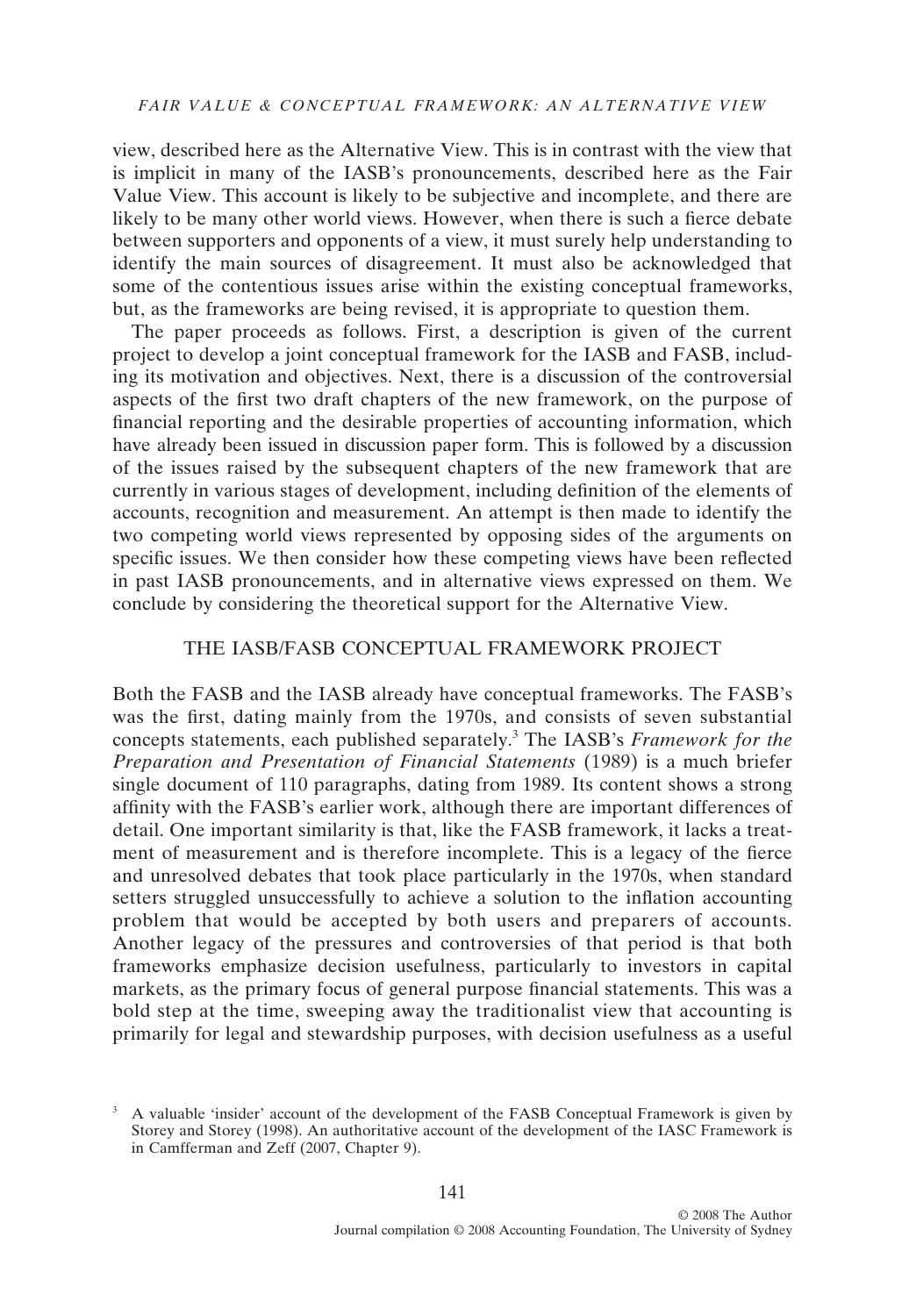#### TABLE 1

| Phase                                         | Already<br>published | Publication planned in |      |           |
|-----------------------------------------------|----------------------|------------------------|------|-----------|
|                                               |                      | 2007                   | 2008 | Undecided |
| A: Objectives and Qualitative Characteristics | DP                   | ED                     |      |           |
| B: Elements and Recognition                   |                      |                        | DP   |           |
| C: Measurement                                |                      |                        |      | DP        |
| D: Reporting Entity                           |                      | DP                     |      |           |
| E: Presentation and Disclosure                |                      |                        |      | DP        |
| F: Purpose and Status                         |                      |                        |      | DP        |
| G: Application to Not-for-Profit Entities     |                      |                        |      | DP        |
| H: Remaining Issues                           |                      |                        |      | TBD       |

## CONCEPTUAL FRAMEWORK REVISION TIMETABLE, 30 SEPTEMBER 2007

*Abbreviations*:  $DP = Discussion$  Paper,  $ED = Exposure$  Draft,  $TBD = Yet$  to be determined.

*Source*: Abstracted from the IASB Work Plan—Projected Timetable, published on the IASB web site: iasb.org.uk. The full IASB Work Plan is available at http://www.iasb.org/Current+Projects/ IASB+Projects/IASB+Work+Plan.htm (accessed, 20 February 2008).

possible additional benefit. It is argued later that this change of focus may be carried too far by the current revision of the frameworks.

A primary motivation for the joint project is to *converge* the frameworks of the two boards in order to provide a consistent intellectual foundation for the convergence of the two sets of standards, to which both boards committed themselves in the Norwalk Agreement of 2002. Convergence is not, however, the only motivation: *improvement* is equally important.4 There are two aspects to improvement: filling gaps to achieve *completeness*, and removing internal contradictions to improve *consistency.* The most obvious gap that needs to be filled is to develop guidance on measurement. There are many aspects of the coherence of the IASB's framework that need improvement. An area that has given particular difficulty recently is the definition of a liability and especially the distinction between a liability and equity.

The joint project started in 2005. Its planned sequence of topics and current achievements is listed in Table 1. The working papers for the project are developed by a joint IASB/FASB staff team, there being a different staff team for each stage. FASB's greater staff resources mean that they are usually in the majority, although staff from the Canadian standard-setting body are currently developing the proposals on elements and recognition. Each paper is discussed by both boards, usually separately but sometimes in joint meetings. Thus, the project is truly a joint one, although the greater bulk of the FASB's existing framework and

142

<sup>&</sup>lt;sup>4</sup> Bullen and Crook (2005) provide a staff overview of the objectives.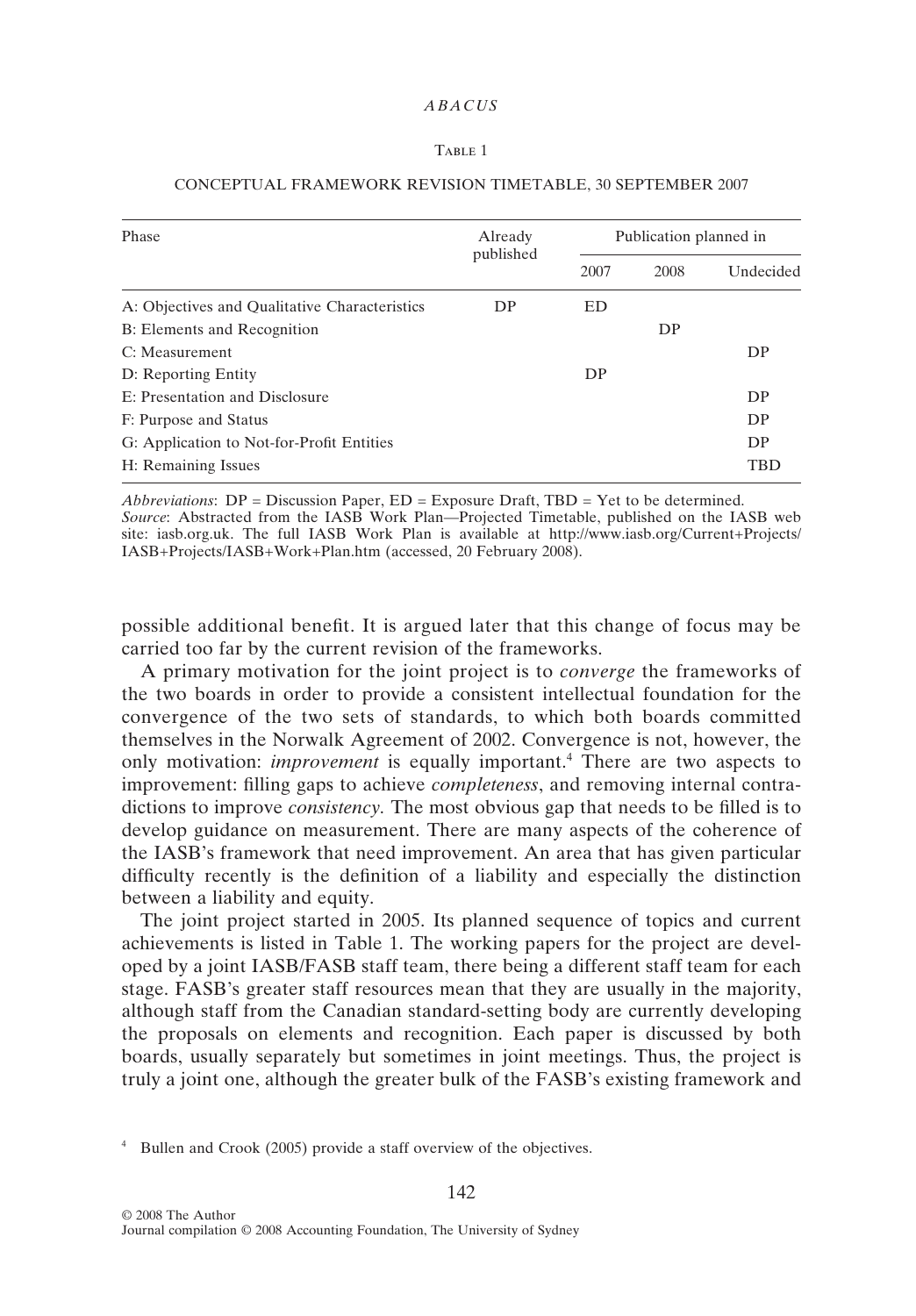#### *FAIR VALUE & CONCEPTUAL FRAMEWORK: AN ALTERNATIVE VIEW*

its strong staff input mean that the starting point tends to be the FASB's existing document rather than the IASB's. In most aspects, there is little difference between the current IASB and FASB frameworks, so that the FASB's distinct influence is seen mainly in the bulk and style of exposition and argument (which may be politely described as 'thorough') in the two draft chapters and working papers that have appeared to date. The present paper is, however, written from the IASB perspective, and this means that some matters which look like changes from that perspective are the result of converging with the FASB's existing position.

# OBJECTIVES AND QUALITATIVE CHARACTERISTICS

The first stage of the revision project (Phase A in Table 1) was initially considered to be so uncontroversial that it was intended that the first publication would be an exposure draft, which would be the only public consultation. However, wiser counsel prevailed and it was decided that the first stage would be (as with all subsequent stages of the revision) a discussion paper, which would be followed later by an exposure draft. This Preliminary Views paper, entitled *The Objective of Financial Reporting and Qualitative Characteristics of Decision-useful Financial Reporting Information*, was published in July 2006, with the comment period ending on 3 November. The comments received have demonstrated that the proposals are controversial and have justified the decision to issue a discussion paper, allowing further consultation on the subsequent exposure draft. They were originally conceived as being uncontroversial because they substantially reiterate much of the material that is in the existing frameworks. However, they do contain some significant reconstruction of the form and argument, certainly relative to the IASB's currently slender document, and these contain the seeds of controversy.5 Moreover, the retention of some of the concepts in the existing framework is also controversial, particularly in those countries that are recent adopters of IFRS and that were not involved in the original development of the framework.

## *The Objective of Financial Reporting*

Chapter 1 of the Discussion Paper, on the objective of financial reporting, is fundamental to the remainder of the Framework. It reiterates the existing concern to produce *general purpose financial statements*, that is, ones that meet the needs of all external users who do not have privileged access to the entity's internal information. It also continues the present policy of selecting *investors and creditors* as the focus group for establishing needs. This includes potential as well as present investors and lenders as well as equity investors. The needs of investors are assumed to be to make *resource allocation decisions*, which will be served by providing '*information to help present and potential investors and creditors and others to*

 $5$  The first two chapters of the Discussion Paper (including the Basis for Conclusions), covering objectives and qualitative characteristics, are more than twice as long as the entire existing IASB Framework.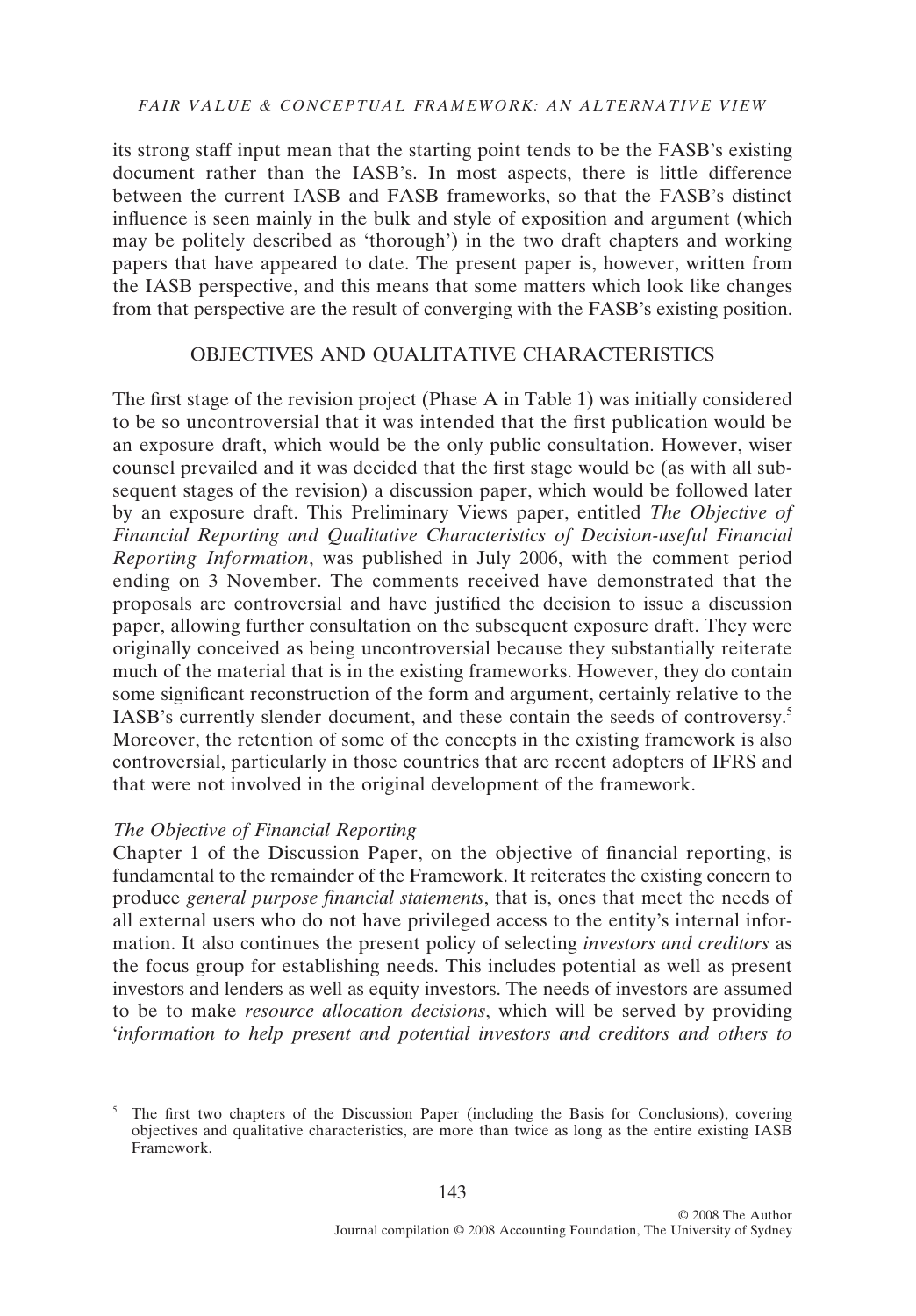*assess the amounts, timing and uncertainty of the entity's future cash inflows and outflows*' (para. OB3).

This is consistent with the previous Framework, but to newcomers to IFRS it may seem to understate the special role of present shareholders as the existing proprietors of the entity. There is certainly a wide range of users of 'general purpose' financial statements, and they have many needs in common, but some might feel that additionally fulfilling the legitimate needs of present shareholders in their special role as proprietors is a *necessary* requirement, whereas other users have a less compelling claim. This view is expressly rejected, in the Basis for Conclusions (BC1.8–1.13), on the ground that a broad '*entity perspective*' is more inclusive than a narrow '*proprietary perspective*'. This stylization of the proprietary perspective as being narrow and exclusive is contentious: as the Discussion Paper admits, all investors have substantial common interests, so the proprietary approach does not inevitably entail excluding assets and transactions of a group that may be seen as belonging to outsiders, for example, in the manner of proportional consolidation, but rather might entail more detailed information to existing shareholders on how their share of the total had changed.

The problem of accommodating the specific needs of present shareholders was brought into sharp focus by the issue of *stewardship*, which attracted an alternative view from two IASB members (AV1.1–1.7) and a substantial volume of adverse comment subsequently, from the respondents to the public consultation. The Discussion Paper (OB27–28) acknowledged management's stewardship obligation to present owners but claimed that its reporting requirements could be subsumed within the general objective of decision usefulness, served by providing information relevant to future cash flows (OB3, quoted above). Thus, it was not deemed necessary to specify stewardship as a distinct objective of financial reports. The reasoning behind this decision is elaborated in BC1.32–1.41. This does not mark a significant change from the current IASB Framework, which places the assessment of stewardship second in a list of uses of financial reports ((b) in the Preface), but asserts that all of the uses are 'economic decisions' which will be aided by similar information. However, the extensive examination of the issue in the Discussion Paper drew attention to it, and this sidelining of the stewardship objective was clearly unacceptable to many from countries that were recent adopters of IFRS and inherited a loftier view of stewardship's role. The Statement of Principles of the U.K. ASB, for example, although adopting a broad 'decision usefulness for investors' objective, explicitly states that the objective includes 'assessing the stewardship of management' (1.6). It is notable that both of the authors of the alternative view were former members of the ASB.

The objection to the subsuming of stewardship into the decision usefulness objective is, as expressed in the alternative view put forward by IASB members, that accountability entails more than the prediction of future cash flows. Its stewardship dimension is concerned with monitoring the past as well as predicting the future and is sometimes as much concerned with the integrity of management as with its economic performance (e.g., with respect to management remuneration and related party transactions). It is therefore concerned more with the past than

144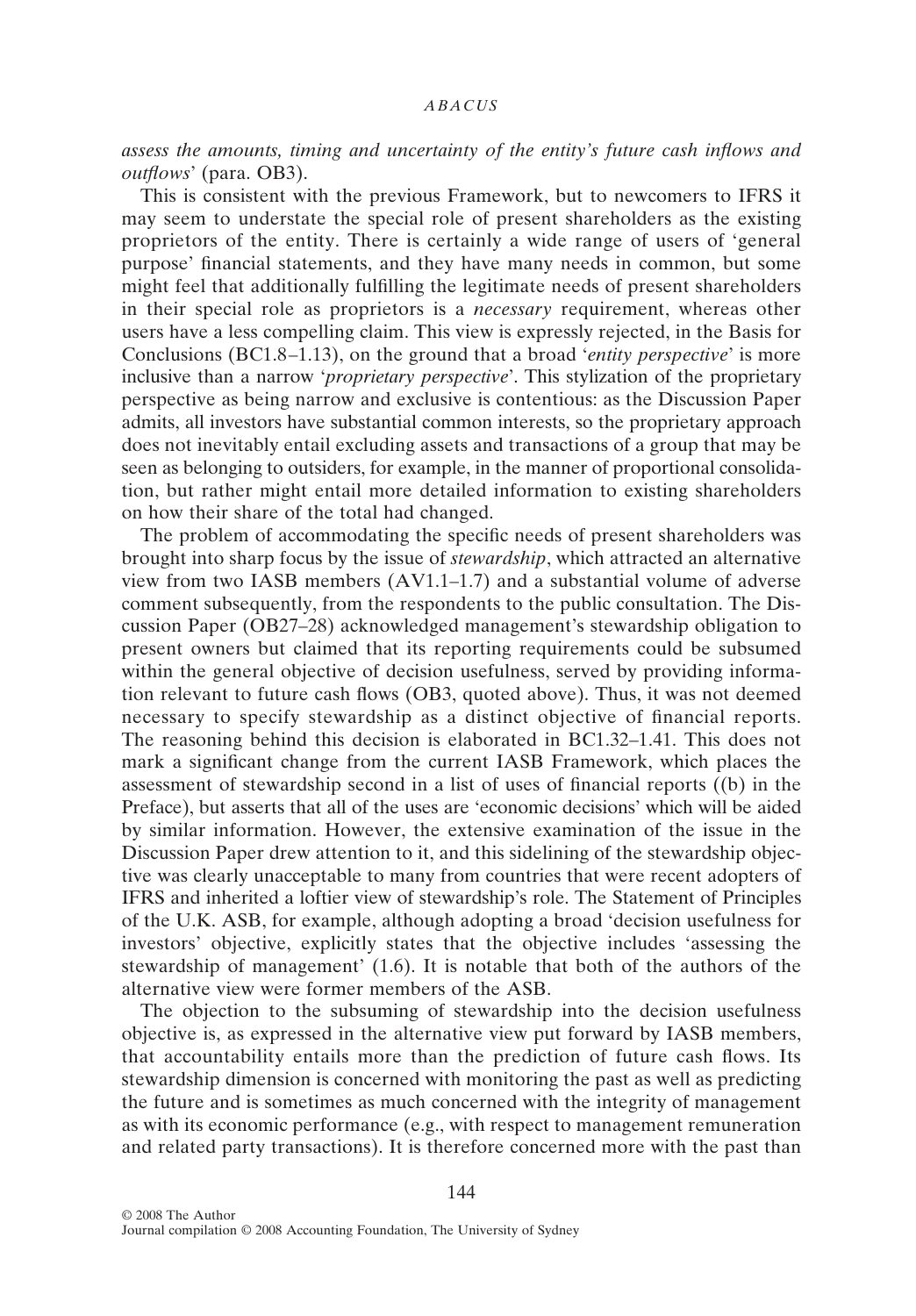is decision-usefulness, although the needs of the two typically overlap: information about the past conduct of management may be relevant to predicting future cash flows and the proper assessment of stewardship will entail estimating future prospects in order to evaluate the consequences of management's past policies. The difference between the two objectives is therefore typically one of emphasis rather than mutual exclusiveness, but both objectives need to be recognized if a proper balance is to be attained.<sup>6</sup>

One issue that was not thoroughly aired in their alternative view is that of agency theory. The relationship between management and existing shareholders is a classic example of a principal/agent problem. Management, the agent, has scope for free action, and the shareholder needs to monitor that freedom, using the information in the financial reports. This is why, in many jurisdictions, the financial accounts are presented by management to the annual general meeting of shareholders, and it is the context in which the term 'stewardship' has developed. The object of this process is to enhance the performance of management from the shareholders' perspective, so financial reporting is involved in *determining* future cash flows, not merely *predicting* them.7

The popular term for the process of monitoring management, of which the stewardship process is a part, is *corporate governance* and it may, to some, seem extraordinary that the Discussion Paper, after acknowledging the agency relationship (BC1.40), attempts (not entirely convincingly) to reject the relevance of financial reporting to corporate governance (BC1.41). A possible explanation for this lies in the interesting work of Tim Bush (2005), who analyses the different origins and forms of the U.K. and U.S. regulatory systems for financial reporting and concludes that the former is based on company law, whereas the latter is based on market regulation (the Securities Acts). The latter basis leads to an emphasis on markets and market prices, and therefore to information relevant to future cash flows, whereas the former leads to greater emphasis on corporate governance and stewardship. The FASB's Conceptual Framework reflects U.S. institutional arrangements and therefore favours the market basis. It is therefore not surprising that the EU member states which typically have a strong legal tradition of accounting regulation have favoured the company law approach with its emphasis on corporate governance mechanisms, including stewardship.

### *Qualitative Characteristics of Decision-Useful Financial Information*

The title of Chapter 2 of the Discussion Paper, on the qualitative characteristics of decision-useful financial information, indicates the importance of the assumptions made in Chapter 1, and particularly the subsuming of stewardship under the general objective of decision-usefulness.

<sup>6</sup> Some examples of this balancing process in standards are given later under the heading Reliability and Prudence.

<sup>7</sup> This point is elaborated in the ASB's response to the Discussion Paper, which is available on the ASB's website (http://www.frc.org.uk/asb/press/pub1343.html, accessed, 8 March 2008).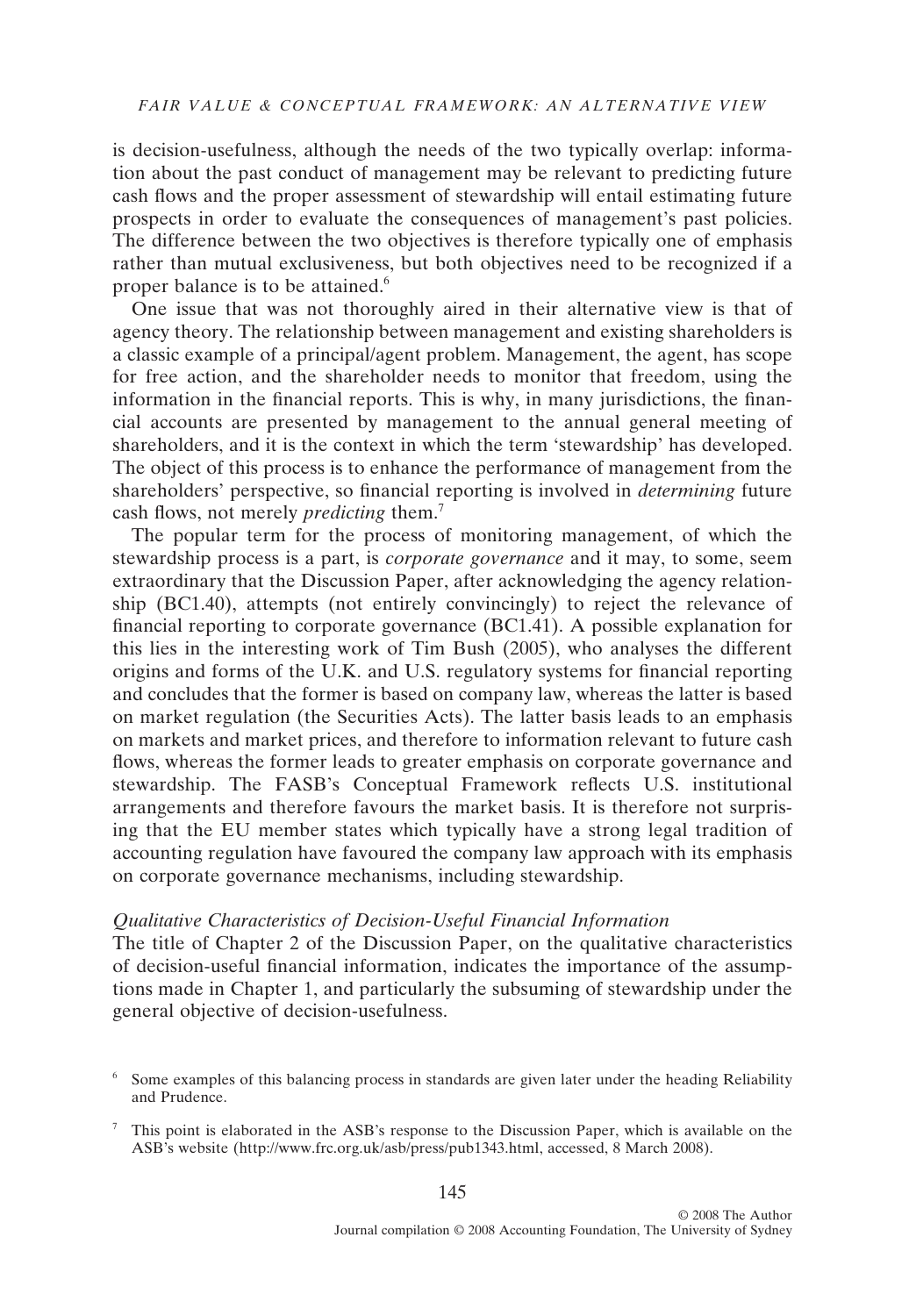This chapter, like Chapter 1, claims to retain substantially the principles adopted in the predecessor frameworks. However, it does make substantial changes in both form and language, and these are likely to affect the interpretation of the underlying principles. The main change in form is the sequential approach to applying the qualitative characteristics, replacing the previous simultaneous approach in which explicit trade-offs were made. The main change of language is the replacement of *reliability* by *faithful representation.* These changes combine to eliminate the possibility of a *trade-off* between *relevance* and *reliability*, which many regarded as an important aspect of the present Framework. This trade-off is frequently invoked as a reason for not using fair value measurements, which are perceived as often being relevant but unreliable.<sup>8</sup>

The sequential approach to applying the characteristics is described in paragraphs QC42–7 and discussed in BC2.59–2.65. It is explained that relevance should be considered first because it is essential, and that faithful representation should be considered next, but that both characteristics are necessary for decisionusefulness, so that 'they work in concert with one another' (QC45). What is absent from this explanation is an acknowledgement that neither relevance nor representational faithfulness is an *absolute* property of accounting information; rather, there are different *levels* of relevance and faithful representation, which opens the possibility of a *trade-off* between them. If this is ignored, as it appears to be, the proposed sequence will involve selecting an accounting method first on the basis of highest relevance and then subjecting this selection to a filter based on some absolute minimum level of representational faithfulness. Above this threshold there will be no question of saying that greater representational faithfulness might compensate for less relevance, even if the latter loss is very small.

The substitution of *faithful representation* for *reliability* has already weakened the possibility of such a trade-off. The IASB's existing definition of reliability is:

Information has the quality of reliability when it is free from material error and bias and can be depended on by users to represent faithfully that which it either purports to represent or could reasonably be expected to represent. (IASB Framework, para. 31)

The proposed definition of faithful representation in QC16 is:

To be useful in making investment, credit and similar resource allocation decisions, information must be a *faithful representation* of the real-world economic phenomena that it purports to represent. The phenomena represented in financial reports are economic resources and obligations and the transactions and other events and circumstances that change them. To be a faithful representation of those economic phenomena, information must be *verifiable*, *neutral*, and *complete*. (QC16)

There are significant differences between the two definitions, despite the Discussion Paper's argument that the new definition is consistent with the intentions of the existing Framework. Not only is faithful representation elevated to be the over-riding concept, but now it refers specifically to 'the real-world economic

Walton (2006), a close observer of IASB meetings, notes the possible implications of this change for the future extension of fair value measurement.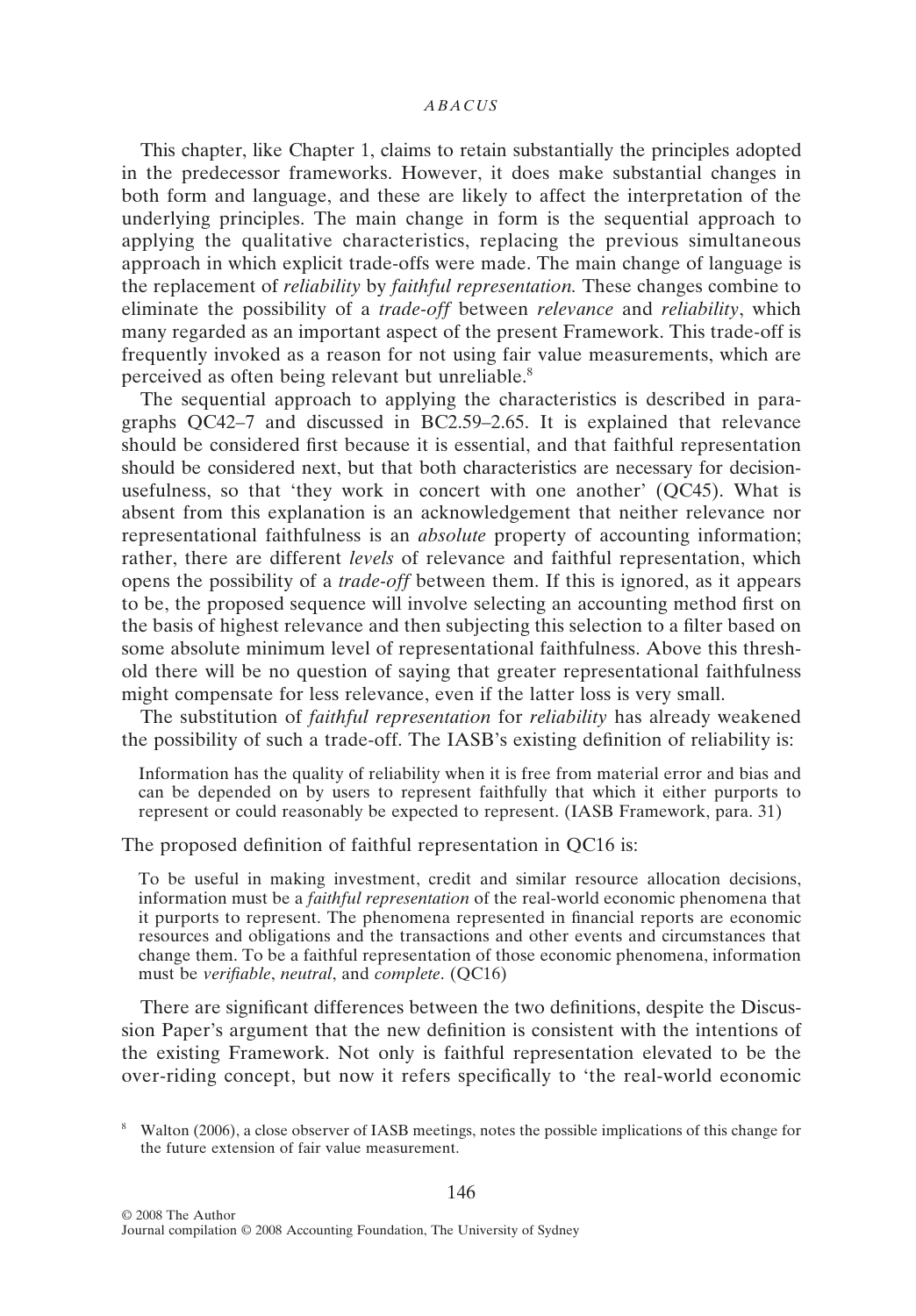phenomena' rather than simply 'that [which] it purports to represent'. Moreover, the Discussion Paper goes on to assert that: 'Information cannot be a faithful representation of an economic phenomenon unless it depicts the economic substance of the underlying transaction or other event' (QC17).

Thus, the essence of the new qualitative characteristic is that it requires judgments about economic substance and real-world economic phenomena, rather than merely the accuracy with which information represents 'that [which] it purports to represent'. Thus, if fair value were deemed to better capture 'economic substance', historical cost might be deemed to be an inappropriate measure, despite the latter possibly being a more accurate representation of what it purports to represent (historical cost). In QC18, the Discussion Paper attempts, rather clumsily, to explain what it means by a 'real-world economic phenomenon'. It asserts that 'deferred charges and deferred credits do not exist in the real world outside financial reporting'. This is, of course, highly controversial: does, for example, purchased goodwill exist outside financial reporting? It goes on to use the easy example of a machine as something that is a real-world economic phenomenon and asserts that original cost is also such an economic phenomenon, but would not be a faithful representation of a three-year-old machine. In this case, depreciated cost would 'better represent the machine as it now exists' and current replacement cost would be 'even better'. Fair value is offered as another alternative but not evaluated. This example illustrates why those who are opposed to the IASB's alleged intention to extend the use of fair value see the proposals of the Discussion Paper as leaning in that direction.

The other important change that is proposed can also be regarded as tilting the criteria in favour of fair value. This is the removal of the phrase 'free from material error and bias', which is in the definition of reliability in the current Framework but absent from the new definition of faithful representation. Many critics of fair value believe that it often involves more estimation and subjectivity (leading to error and bias) than some alternative measures, and the proposed changes reduce the force, within the framework criteria, of this objection.

These measurement error issues are not entirely ignored in the Discussion Paper. It is argued (QC20–2) that absolute certainty and precision are unattainable in financial reporting, but it is not clearly acknowledged that, nevertheless, greater certainty and precision are preferable to less. What is left of 'free from material error' is subsumed in *verifiability*, a component of faithful representation, and 'free from bias' is included in *another* component, *neutrality*.

*Verifiability* implies that different knowledgeable and independent observers would reach general consensus, although not necessarily complete agreement, either:

- (a) that the information represents the economic phenomena that it purports to represent without material error or bias (by direct verification); or
- (b) that the chosen recognition or measurement method has been applied without material error or bias (by indirect verification). (QC23)

This concept covers part of what is sometimes termed *objectivity*, requiring that independent observers would reach the same (or a very similar) conclusion. However, it does not require accuracy of the estimate in terms of its correspondence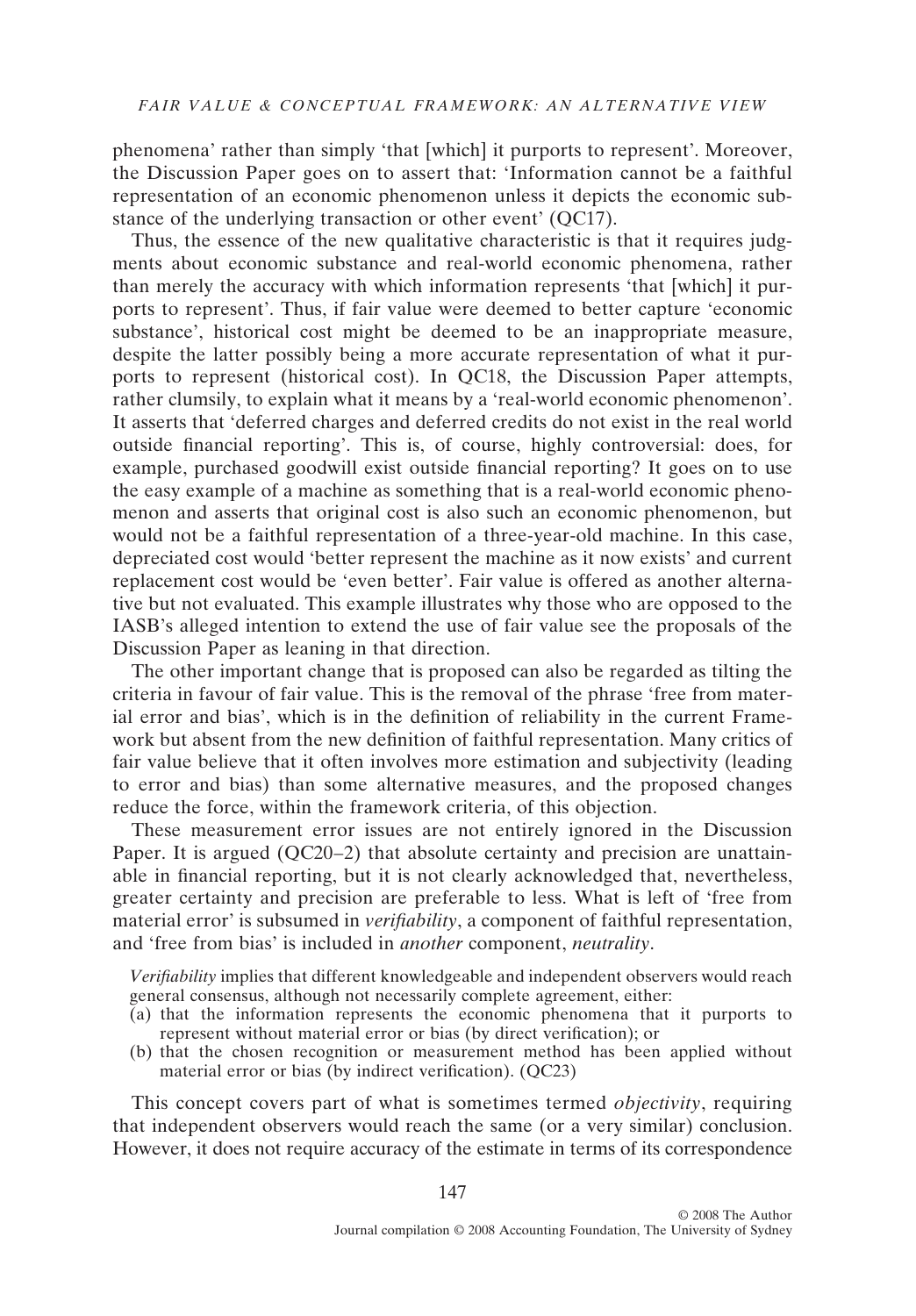with 'that which it ... purports to represent' which is required by a stricter view of objectivity and is a critical element in the idea of reliability.<sup>9</sup> A brief alternative view to the Discussion Paper (AV2.1–2.2) pointed out that this is unsatisfactory because there is no requirement that the consensus is based on reliable evidence. Furthermore, in the case of (b), indirect verification, there is no requirement that the method used should be one that would yield an estimate that is free from material error or bias.

*Neutrality* is another component of faithful representation and is defined as

the absence of bias intended to attain a predetermined result or to induce a particular behaviour. Neutrality is an essential aspect of faithful representation because biased financial reporting information cannot faithfully represent economic phenomena. (QC27)

This definition is curiously restricted because it requires *intent* to influence consequences. Other forms of bias in measures or estimates, such as that resulting from the natural optimism of managers when they make acquisitions, would presumably be allowed. This reflects the Discussion Paper's rejection of the concepts of reliability used in econometrics and statistics (BC2.25).

# *Neutrality and Prudence*

The present IASB Framework refers favourably to *prudence* but the Discussion Paper explicitly rejects the use of the term because of its inconsistency 'with the desirable quality of neutrality, which encompasses freedom from bias' (BC2.22). The present Framework (37) attempts to reconcile prudence with neutrality by saying that it is 'the inclusion of caution in the exercise of the judgements needed in making the estimates required under conditions of uncertainty, such that assets or income are not overstated and liabilities or expenses are not understated'. It explicitly disallows deliberate under- or over-statement in the cause of prudence.

The U.K. ASB's Statement of Principles (1999), which adopts a similar approach to the Framework, attempts a reconciliation of prudence with neutrality as follows:

Prudence is the inclusion of a degree of caution in the exercise of the judgements needed in making estimates required under conditions of uncertainty, such that gains and assets are not overstated and losses and liabilities are not understated. In particular, under such conditions it requires more confirmatory evidence about the existence of, and a greater reliability of measurement for, assets and gains than is required for liabilities and losses. (3.19)

By introducing explicitly the role of *confirmatory evidence* to relieve *uncertainty*, the ASB goes some way towards clarifying the relationship between 'two aspects of reliability—neutrality and prudence', but it admits that a 'tension' can exist between the two which requires 'finding a balance that ensures that deliberate and systematic understatement of gains and assets and overstatement of losses and liabilities do not occur' (3.36).

 $9$  Paton and Littleton (1940, pp. 19–20).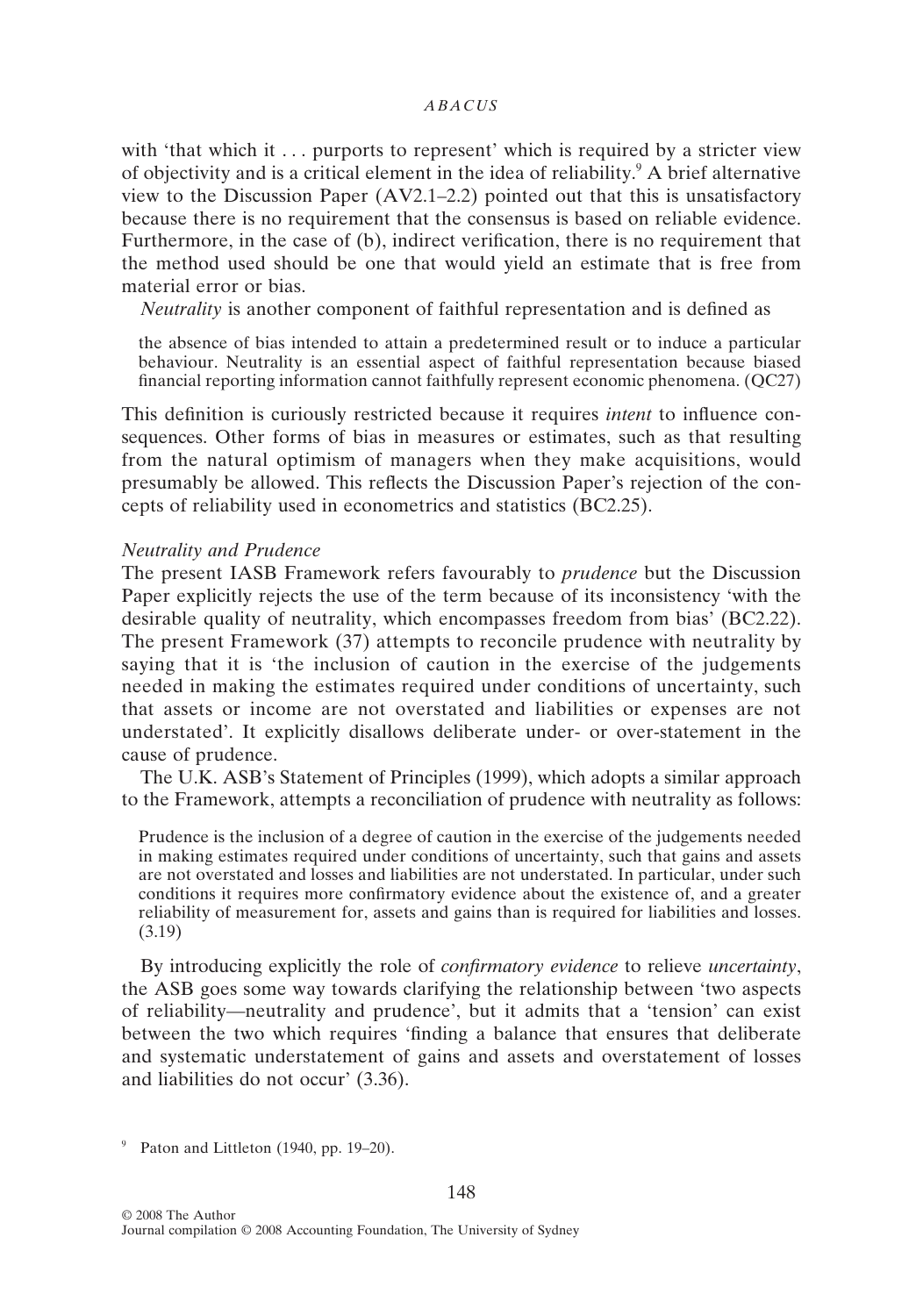## *FAIR VALUE & CONCEPTUAL FRAMEWORK: AN ALTERNATIVE VIEW*

The Discussion Paper's position (no prudence) avoids this trade-off, but in doing so it ignores an important aspect of financial reporting, arising from its stewardship role. Much of agency theory is concerned with the problem that the agent has an incentive to exaggerate performance in order to enhance rewards, a problem that is particularly acute when senior executives are rewarded by stock options and stock prices are driven by reported financial performance. There have been a number of recent accounting 'scandals' arising from this scenario. In this context, a 'degree of caution' associated with a requirement for 'more confirmatory evidence' may lead to improved reliability (expressed as confidence by the user in the information) which will adequately compensate for any possible bias.

A specific example of the exercise of prudence which is an important component of the standards of both the IASB and the FASB is the *impairment test* (IAS 36). This *reduces* the carrying amount of an asset to its current recoverable amount, when that is less than the carrying amount. It does not *increase* the carrying amount if the recoverable amount is higher. Hence, it is fundamentally a biased approach to measurement; it is, however, a prudent one.<sup>10</sup> A similar (biased) measure of liabilities results from the *liability adequacy test* used in the IASB's current standard on Insurance (IFRS 4); this test can result in the carrying value of a liability being increased but not reduced. In the case of both of these tests, strict adherence to neutrality would suggest that the adjustment should be symmetrical, that is, in the case of the impairment test, the asset would always be carried at current recoverable amount (which could, in some cases, be Fair Value). The consequences of this for accounting for purchased goodwill, which has only recently (IFRS 3, 2004) adopted the impairment test in place of amortization, would be particularly significant and controversial. It was therefore to be expected that there would be many adverse comments on the proposed removal of prudence from the Framework. The objectors are not simply clinging to past practices; they are concerned with inconsistencies with current practice, some of which has been imposed only recently by the IASB.

## ELEMENTS AND RECOGNITION

Phase B, Elements and Recognition, has hitherto concentrated on the definition of two basic elements, assets and liabilities. The other elements defined in the current IASB Framework, equity, income and expenses, have not yet been addressed, and neither has been the important and potentially contentious issue of recognition, although developments in the IAS 37 (liabilities) revision relate to it.

By starting with the definition of assets and liabilities, the IASB is reaffirming the so-called 'balance sheet' approach that is embedded in its existing Framework and in that of the FASB. This gives what is sometimes called 'conceptual primacy' (Johnson, 2004) to assets and liabilities over flow measures such as income and expense. This approach argues that the accruals resulting from the recognition of flows must meet the definitions of assets and liabilities in order to be recognized

<sup>&</sup>lt;sup>10</sup> Bromwich (2004) suggests that impairment tests should not be one-sided.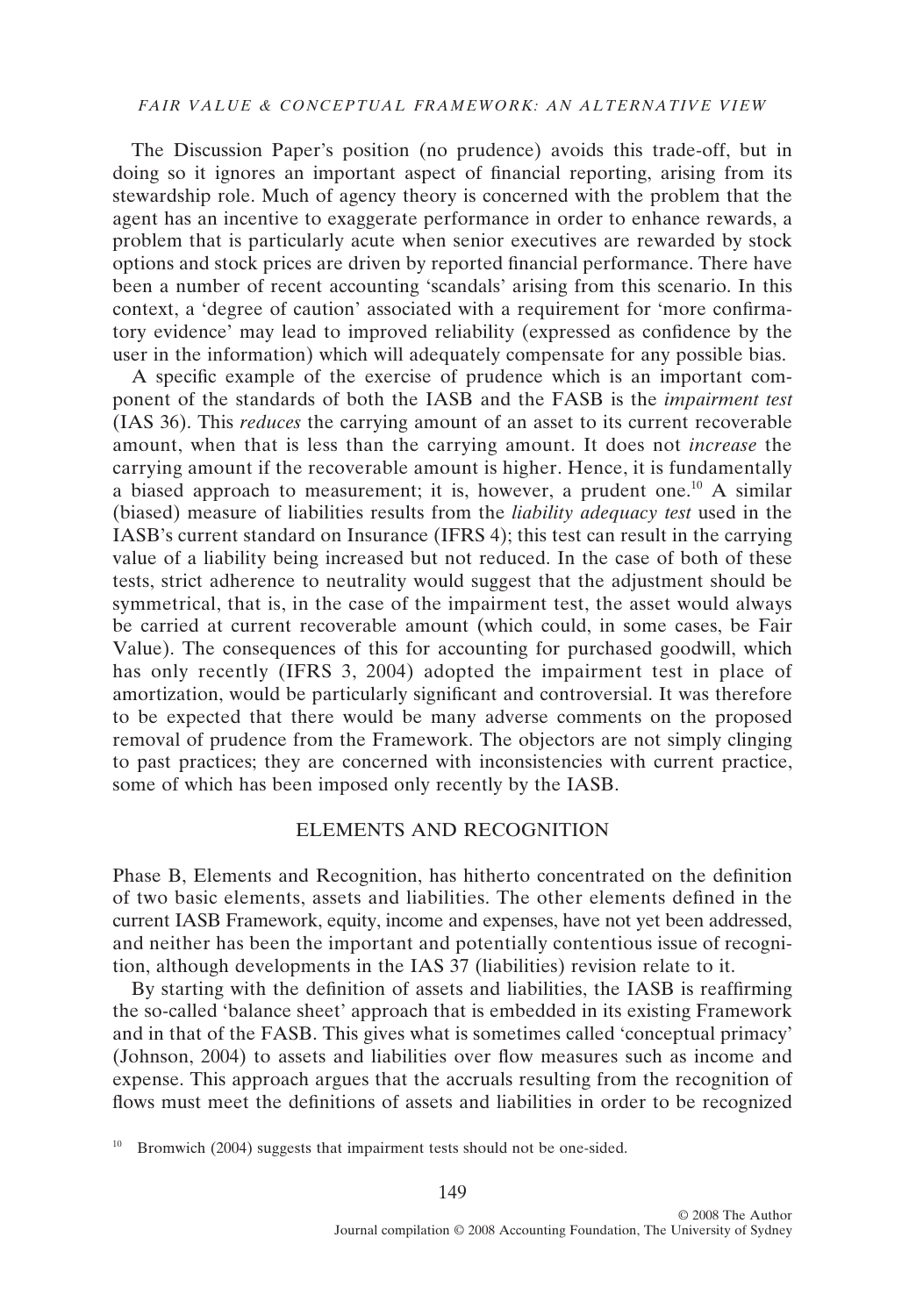in the financial statements, that is, the elements of the income statement, such as income and expense, must give rise to accrued amounts that are consistent with the elements of the balance sheet. This approach is a means of imposing discipline on the assessment of accruals, avoiding the recognition of what Sprouse (1978) described as 'What-You-May-Call-Its'. This approach does not require the elevation of comprehensive income (total gains measured consistently with changes in the balance sheet) as a central measure of performance, although it might facilitate it.

## *The Definition of an Asset*

The current IASB Framework definition of an asset is:

a resource controlled by an entity as a result of past events and from which future benefits are expected to flow to the entity.  $(IASB\, Framework, 49(a))$ 

The current proposed definition is:

An asset is a present economic resource to which the entity has a present right or other privileged access.

The new definition deletes two significant phrases in the original: 'as a result of past events' and 'from which future benefits may be expected to flow'. Both of these are likely to affect the recognition criteria, which have not yet been discussed in the conceptual framework revision.

The deletion of 'as a result of past events' was justified on the ground that it was superfluous: anything that exists must have come into existence at some time in the past. However, the deletion does reduce the emphasis on the importance of past transactions and events, and supporters of the stewardship perspective may regret this. If the recognition criterion were merely to say that anything which *currently* meets the new definition should be recognized as an asset, this would seem to erode the grounding of recognition in past transactions and events, reducing the *reliability* of financial statements. It is less obvious that it would reduce *representational faithfulness*, with its emphasis on the representation of 'real-world economic phenomena'. Future prospects that have no origin in past transactions might be regarded as real-world economic phenomena, thus allowing the recognition, at fair value, of elements of internally generated goodwill that have not hitherto been regarded as suitable for recognition in financial reports.

The deletion of the reference to *expected* future benefits suggests that there will be a future proposal to remove one of the current recognition criteria from the Framework:

An item that meets the definition of an element should be recognised if:

- (a) it is probable that any future economic benefit associated with the item will flow to or from the entity; and
- (b) the item has a cost or value that can be measured with reliability.
- (IASB Framework, 83)

Clearly, 83(a) will have little relevance if expected future benefits no longer form part of the definition of an asset. The IASB's reason for the deletion is that the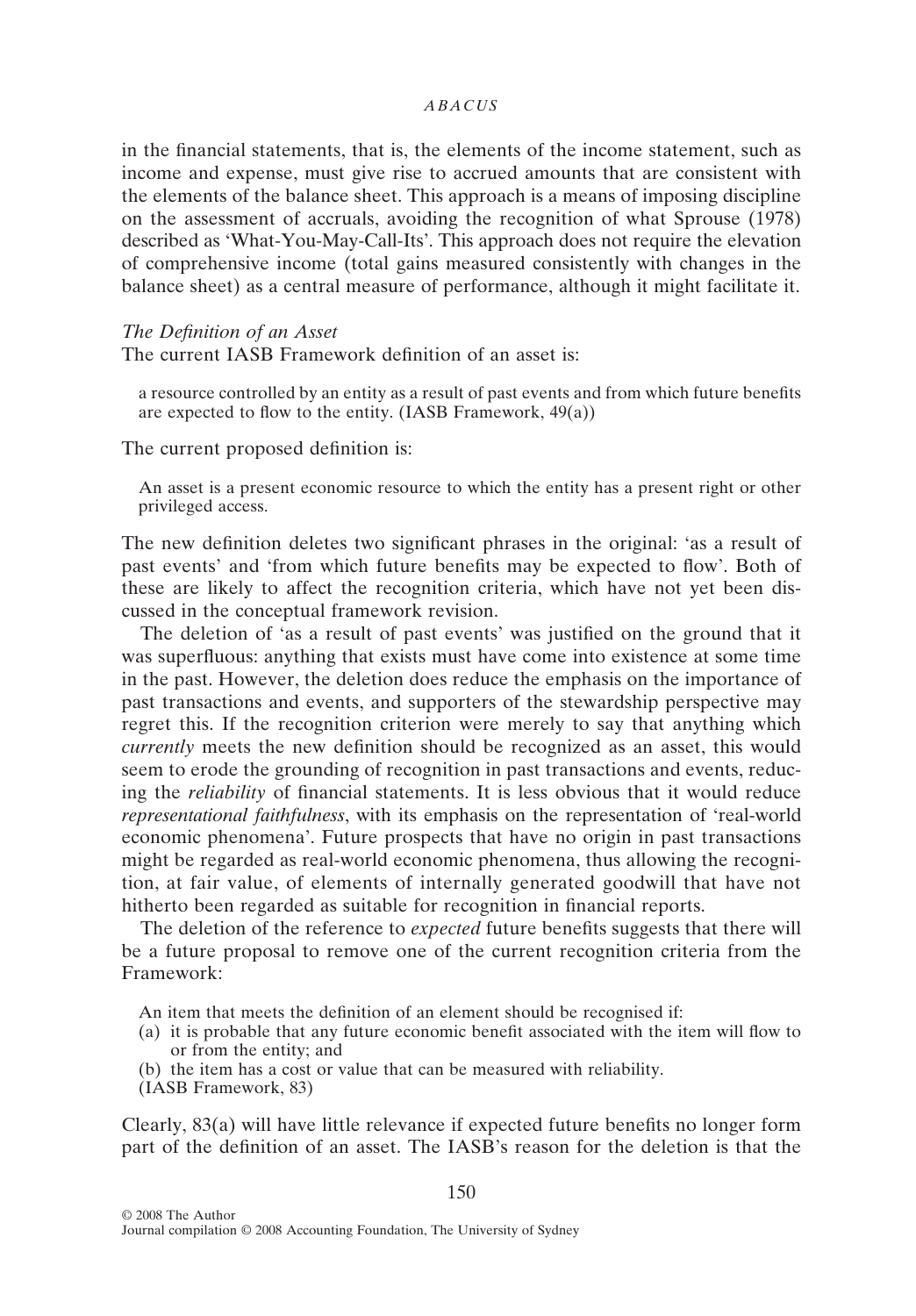phrase has given rise to some confusion, and it must be admitted that this arises, in part, from the explanation of it in the current Framework (85), which confuses *measurement* with *recognition*. Most elements of financial statements will have uncertain outcomes and, if the *existence* of an asset (or liability) is certain, the fact that its associated cash flows are uncertain can be dealt with by measurement. For example, it is usual to impair debtors for *expected* losses due to bad debts, and stocks may be impaired for expected wastage. Impairment tests are a common way of reflecting expected future cash flows in the measurement of assets.

The type of uncertainty that is unique to recognition, rather than measurement, is what the U.K. ASB's Statement of Principles calls *element uncertainty* (ASB, 1999, 5.13–5.15). This is uncertainty as to whether the element exists and meets the definition of an element, and the IASB's criterion of 'probable that any future economic benefit . . . will flow to the entity' can be interpreted as referring to this type of uncertainty. An asset is not an asset of the entity, and therefore not recognized in its accounts, if its benefits do not flow to the entity. Such 'non-assets' of the entity would include assets whose existence cannot be established with an acceptable level of probability, such as internally generated goodwill. This clearly is an existence (recognition) issue rather than a measurement issue, and the proposed amendment to the asset definition appears to ignore it. The IASB is currently wrestling with that same issue in its revision of IAS 37 (liabilities), where it is attempting to define when a constructive obligation should be recognized as a liability.

Measurement also is part of the recognition process  $(83(b))$ , but this is in relation to *reliability* of measurement rather than *uncertainty* of outcome. It is in this context that the IASB Framework (85) is potentially confusing, because the example chosen (credit risk on a receivable) appears to relate to measurement of an uncertain outcome with known parameters (an outcome with known risk, which can be priced and therefore dealt with by measurement) rather than to uncertainty as to what those parameters are (unreliability of measurement itself, which prevents the reliable pricing of the outcome).

In summary, the IASB's (and FASB's) tentative proposals on asset definition involve two changes that potentially erode the recognition criteria in the current Framework. The recognition criteria have not yet been addressed as part of Phase B, and a staff proposal to do so was rejected in July 2007 in favour of continuing work on the definition of an asset. Critics of fair value may fear that the removal of 'past transactions and events' from the asset definition, the transfer of uncertainty from recognition to measurement (where fair value might be thought to capture it effectively) and the possible modification or even removal of the present reliability of measurement criterion for recognition will open the way for an extension of the application of fair value measurement.

### *Liabilities*

The asset definition has hitherto received most attention in Phase B, for the reason that this will provide the foundation for the other elements in the 'balance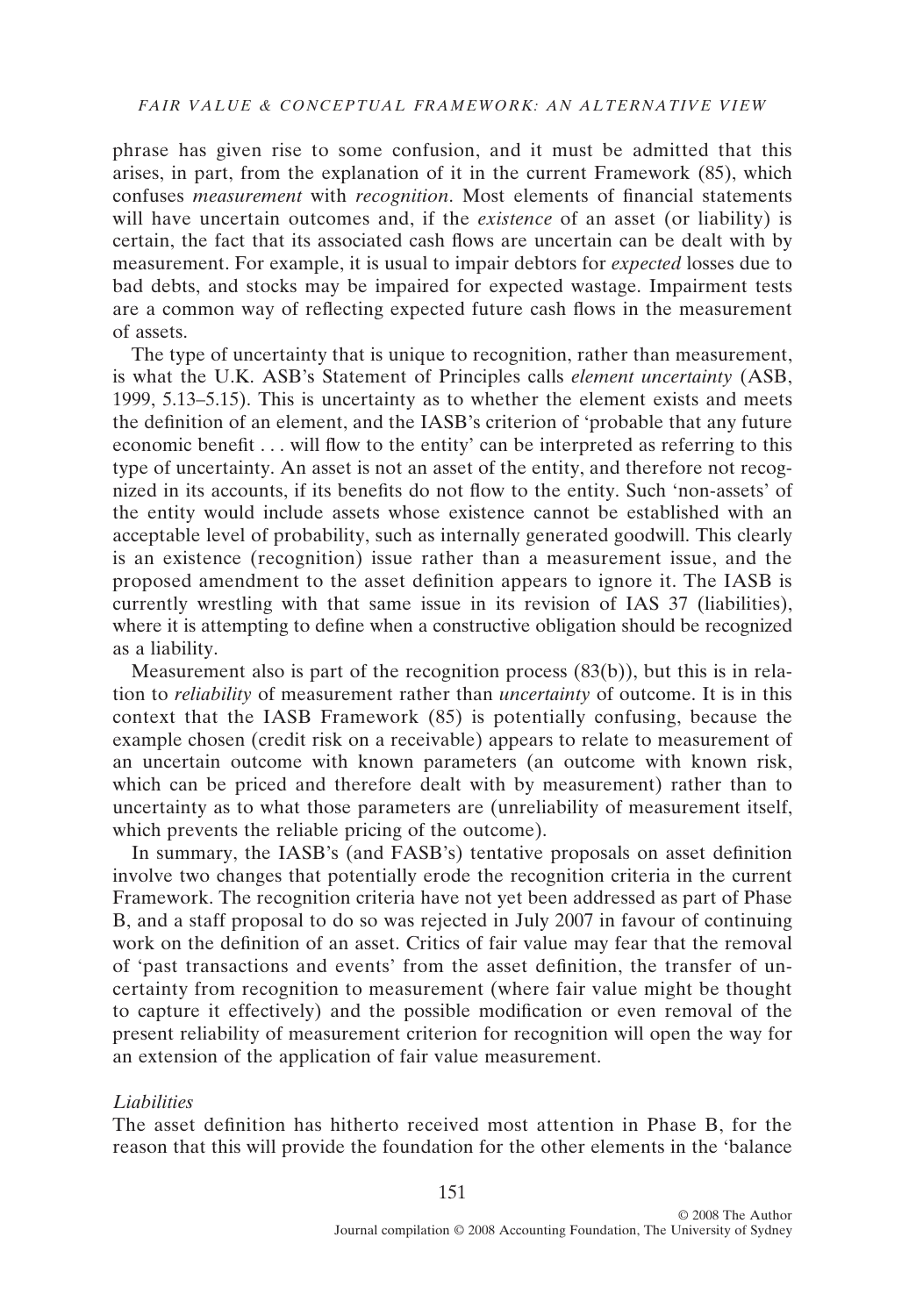sheet' approach. The other element that has received considerable attention is liabilities, where a parallel definition to that of assets has been proposed. The IASB's current Framework definition is:

A liability is a present obligation of the entity arising from past events, the settlement of which is expected to result in an outflow from the entity of resources embodying economic benefits. (IASB Framework, 49(c))

The current proposed definition is:

A liability is a present economic burden for which the entity has a present economic obligation.

Just as the liability definition mirrors that of assets, so do the changes in the definition. As in the case of assets, the reference to past events is deleted, as also is the reference to expectation of future flows. Thus, the same implications arise for assets as for liabilities, particularly with regard to recognition criteria.

As already indicated, the IASB is already confronting recognition criteria in its revision of IAS 37. It proposes to abolish the concept of *provisions*, classifying all former provisions as liabilities. Provisions were liabilities 'of uncertain timing or amount' (IAS 37, para.10) and the IASB's current thinking is that many liabilities are subject to a degree of uncertainty that is reflected in their measurement, so that a sub-category of provisions is unhelpful, despite the fact that it may convey information about the relative predictability of the respective categories. With regard to the recognition of liabilities, the IASB has focused on the question of whether an obligation exists. It has identified a *stand-ready* obligation, as in a guarantee or insurance contract, as giving rise to a liability, the uncertainty of future outflows being reflected in measurement. It is currently exploring the difficult problem of establishing the circumstances in which a constructive liability should be recognized when there is no contractual obligation. This is an element uncertainty issue, but the IASB's current preference (*IASB Update*, July 2007) is to draw up a list of indicators rather than confronting directly the probabilistic nature of the decision by defining a probability threshold for recognition, such as 'more likely than not'. These developments are likely to reinforce the possibility that the IASB, by removing uncertainty criteria from recognition and requiring that uncertainty should, instead, be reflected in measurement, is moving towards a position of requiring that the recognition criterion be the existence of a fair value. Essentially, any expected future cash flow to the entity, however speculative, could be reflected in a fair value that might be said to meet the new element definition and therefore be recognized.

#### *Equity*

The definition of *equity* and the difficult problem of defining the distinction between liabilities and equity is another elements issue that will have to be dealt with in Phase B, but which has not yet been addressed directly, although the FASB does have a project on the liability/equity distinction, which is being 'shadowed' by the IASB. This difficulty arises partly because equity is a residual category in the current Framework: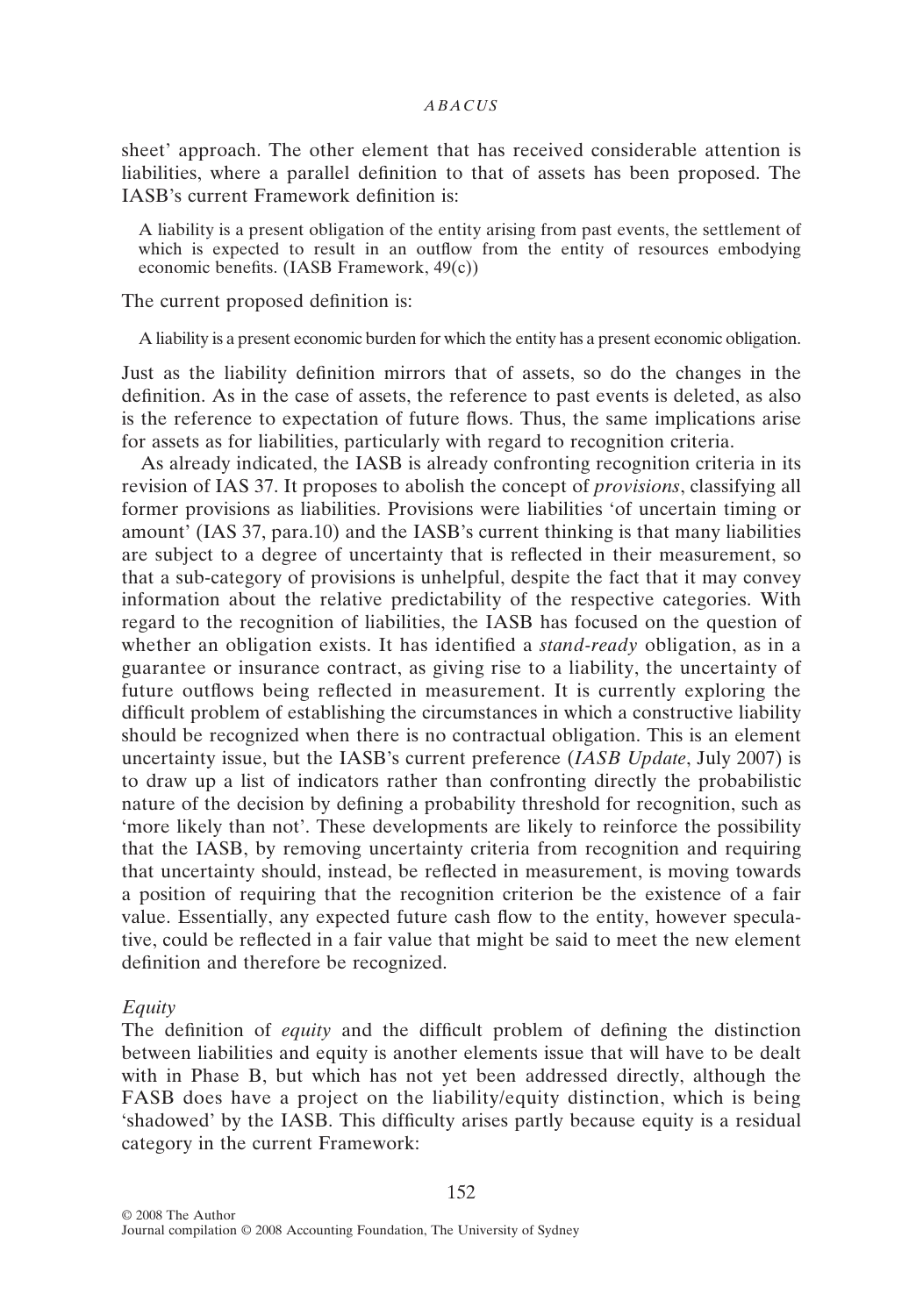Equity is the residual interest in the assets of the entity after deducting all liabilities.  $(IASB$  Framework,  $49(c)$ )

This leads to a wide variety of financial instruments, such as options on equity, being classified as equity, thus confusing the simple picture that would be given if there were only one category of equity instruments, issued shares in the holding company. It also has led to considerable ambiguity at the margin with liabilities: essentially anything that is not a present obligation to part with economic resources is equity. This has led the IASB to breach the Framework in one instance (a promise to settle in shares to the value of a fixed monetary amount is classified as a liability) and it has issued an exposure draft that proposes to create another breach (*Financial Instruments Puttable at Fair Value*, October 2006) by treating as equity some instruments that have a right to cash settlement and seem therefore to meet the current definition of a liability.

One of the possible solutions recently explored in this project is the *claims* approach, which regards all credits in the balance sheet as 'claims', making no debt/equity distinction. This solves the problem by abolishing it, and is unlikely to be adopted. However, little enthusiasm has been expressed for moving in the alternative direction of having *two-tier equity*, the lowest tier being the claims of existing shareholders, and the other tier including other equity instruments such as warrants, options on equity and (in group accounts) minority interests. Such an approach would accommodate the needs of those who regard present shareholders as having a special role as the proprietors to whom the directors owe a special duty of accountability and who are the ultimate controllers of the entity. The 'entity' perspective currently favoured by both FASB and IASB makes no concessions to this group and can lead to accounting that makes it quite difficult for them to establish the gain or loss on their interest in a period.

### *Other Elements of Financial Statements*

Other elements have not yet been discussed in Phase B, and it is not yet clear whether all of the elements in the current Framework will be retained. The two elements defined in the existing framework that have not yet been mentioned in Phase B are *Income* (which includes both *revenue* and *gains*) and *Expenses* (which includes *losses*). In view of the 'balance sheet' approach, it seems likely that these will not be discussed as elements but will instead be discussed as part of the performance statement in Phase E of the Framework revision, Presentation and Disclosure. The IASB and FASB already have a joint project on performance reporting, which originally arose from the problem of income statement presentation. This has attracted a large amount of critical comment. Opponents of the IASB's preferred single comprehensive income statement, many of whom are preparers of accounts, are afraid that comprehensive income, possibly based substantially on fair value measurement, will become the central figure for performance evaluation.11 They regard fair values and comprehensive income as

<sup>&</sup>lt;sup>11</sup> For a further discussion of comprehensive income in this journal, see Cauwenberge and De Beedle (2007, pp. 1–26).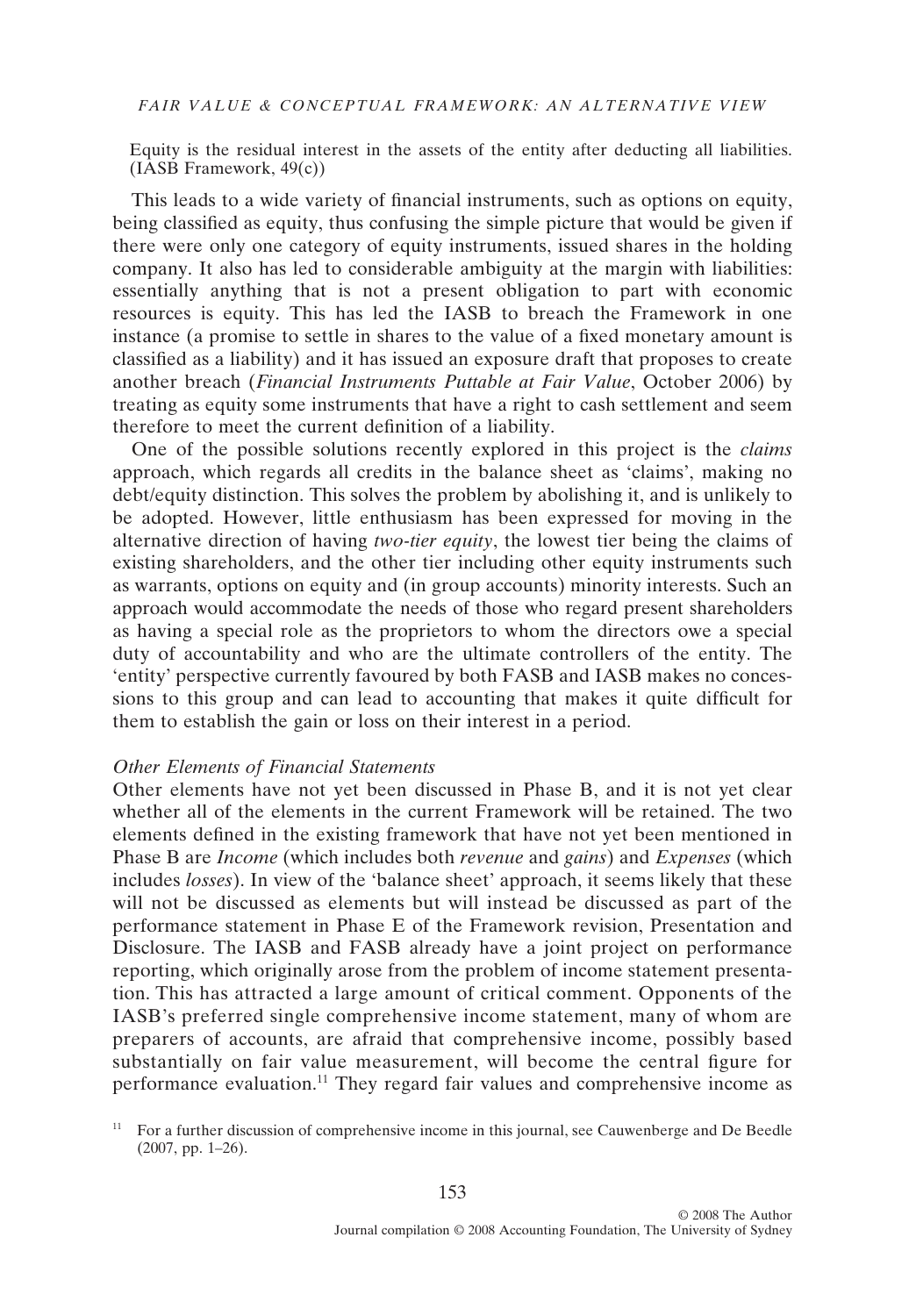volatile measures that mask operating profit, which they would regard as a better indicator of the entity's underlying potential for generating future cash flows. The IASB is still exploring the obvious solution, which is to allow sub-totals such as operating profit (roughly, revenue less expenses, in the current Framework's terms). The difficulty is to define such sub-totals in a way which is based on sound principles, practical in application, and acceptable to users and preparers of financial statements.

# THE REPORTING ENTITY

Phase D of the conceptual framework deals with the reporting entity and has made more progress than the measurement phase (C), possibly because it is less controversial. A discussion paper on reporting entity issues is expected to be published in 2008. This is not to say that the subject is not important or that it is without controversy (Walker, 2007).

One source of criticism is likely to stem from the rather rigid view currently favoured by the IASB that only one set of general purpose financial statements is appropriate for a group entity. The rejection of the importance of separate holding company accounts is a symptom of the rejection of a proprietary perspective in favour of an entity perspective, leading to the view that the interests of those financing the holding company, and particularly the equity shareholders, should not be given special consideration in financial reporting. The group accounts would be important under either perspective, but a proprietary view would regard the holding company accounts as adding useful information from the perspective of the holding company, for example, showing the extent of its direct control of assets and legal obligation for liabilities.

## MEASUREMENT

Work on Phase C, Measurement, has already started, and it is likely to be a lengthy process, because of the importance of the subject and its contentious nature, which caused the predecessor conceptual frameworks to avoid addressing the issue directly, discussing desirable properties of measurements rather than recommending a single preferred measurement objective.

The controversial nature of the subject was partly a result of the inflation accounting debate that raged in the 1960s and 1970s, when the FASB was also developing its conceptual framework which provided a model for successor frameworks such as that of the IASB. The debate at that time was about whether price changes should be reflected in accounts. In other words, it was about historical cost versus some form of current value. It was then easy to stylize the debate as being between 'old-fashioned' advocates of historical cost, justified by a narrow view of stewardship, and 'modern' advocates of current value who believed in decision-useful information. However, at the time, it was accepted by many, and acknowledged in the frameworks of the FASB and the IASB, that decision usefulness and stewardship are not necessarily competing objectives and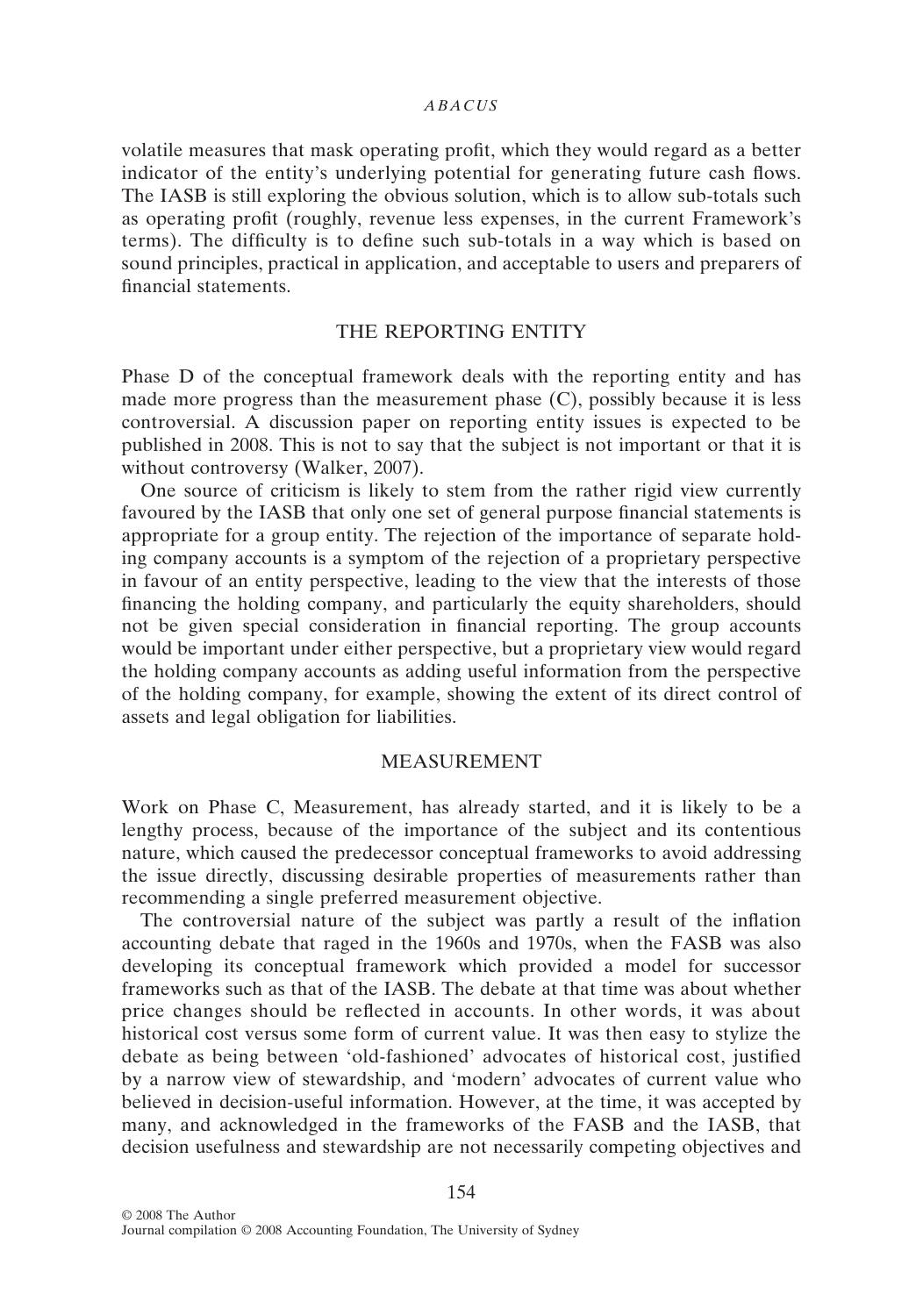that the needs of stewardship require timely information about performance which would, ideally, be captured by current values.

Since that time, the debate has moved on. Although comprehensive price change accounting did not prove to be successful, recent years have seen an increasing adoption of current values in accounting standards, particularly in accounting for financial instruments (IAS 39), but also in areas such as agriculture  $(IAS 41)<sup>12</sup>$  In these new applications, discussion has been concerned with the question of *which current value* should be used. The failed attempts to introduce price change accounting were based on *current cost* which is supported by *deprival value* reasoning. More recently, standard setters have preferred to use the term *fair value*, meaning a *current market value*:

Fair value is the amount for which an asset could be exchanged between knowledgeable, willing parties in an arm's length transaction. (IAS 16, 6)

This definition is consistent with either an entry value (such as current cost) or an exit value (such as selling price), and it does not define a treatment of transaction costs, so that, for example, it is consistent with net realizable value (selling price less selling costs being the *amount* that the seller would receive). These ambiguities are removed by the recent IASB Discussion Paper based on SFAS 157 (FASB, 2006):

Fair value is the price that would be received to sell an asset or paid to transfer a liability in an orderly transaction between market participants at the measurement date. (SFAS157, 5)

Thus, fair value is an *exit* value (the price received to sell an asset) and *transaction costs* are *not* included (hence the substitution of 'price' for 'amount'). Moreover, the reference to a *market* rather than a transaction between parties emphasizes the requirement that the measure be *non entity specific*, that is, it should be based on a hypothetical best market price rather than the price actually paid or that would be actually obtained by the reporting entity.

The Discussion Paper based on SFAS157 is supposed to be merely a 'how to do it' proposal for existing uses of fair value, rather than extending that use, but the result of its new definition is to draw the lines clearly between different views of the appropriate measurement basis. The difference is not now between historical cost and current value but between *entry* (cost-based) values and *exit* (sale) values, and between those who wish to measure the opportunities available to the *specific entity* and those who prefer to use hypothetical *market prices*.

The Discussion Paper is not strictly part of Phase C of the Framework revision, although its progress to date is likely to have more impact than that of the Phase C work. The latter has taken the form of drawing up an inventory of valuation bases and developing a conceptual approach to measurement that will enable those methods to be evaluated.

<sup>&</sup>lt;sup>12</sup> Tweedie and Whittington (1984) provide an account of the development of price change accounting standards, and Tweedie and Whittington (1997) describes their rejection (mainly by preparers of accounts) and subsequent withdrawal.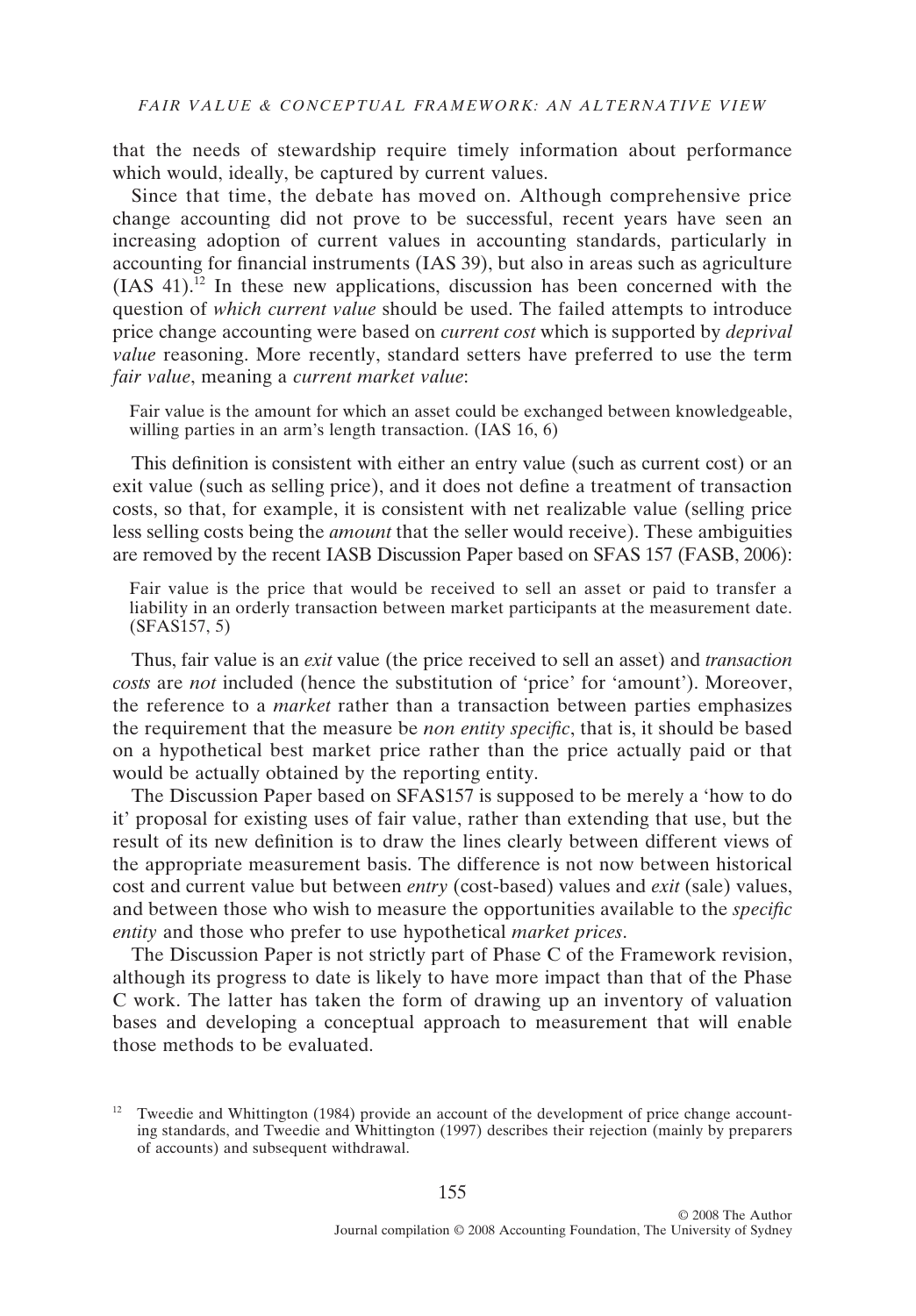The nine candidate valuation bases selected for analysis in Phase C do not include deprival value, once the favourite of standard setters, on the ground that it is a hybrid measure, derived from a comparison of other measures (current entry value, current exit value and value in use). This ignores the fact that deprival value is a coherent valuation *objective.* Concentrating on the intrinsic properties of specific measures at the expense of considering how objectives might be achieved seems to miss the point of accounting, which is to inform users in an imperfect and uncertain world.13 It seems possible that this type of analysis will lead to a long and ultimately fruitless debate.

This impression is borne out by the papers on measurement submitted to the IASB's July 2007 meeting. After a careful analysis of measurement theory, a revision of the IASB's definition of measurement is proposed. The current definition is:

Measurement is the process of determining the monetary amounts at which the elements of financial statements are to be recognized and carried in the balance sheet and income statement. (IASB Framework, 99)

The proposed new definition is:

Financial statement measurement is the numerical ordering or comparison of an asset or liability (or a change in an asset or liability) to other assets or liabilities (or changes in other assets or liabilities) with respect to a preconceived and defined basis in terms of a monetary unit that relates to that same basis, with the result that the asset or liability is properly placed in a monetary ratio scale. (*IASB Information for Observers*, Board Paper 2B, July 2007, 69)

This may be rigorously grounded in measurement theory, but it seems unlikely to have as good an intuitive appeal as the present definition, from the perspective of preparers and users of financial statements.

Ultimately, the IASB and FASB will have to stop analysing the internal consistency of definitions and turn to the *utility* of accounting measures. In evaluating that, it will be necessary to have agreement on the *purpose* of financial statements and the *environment* in which they are used. This is a much wider issue than measurement, or, specifically, whether fair value is judged to be a good measure by certain criteria. It is concerned with what was earlier described as a world view. More precisely, this is a model of the purpose of financial accounting and the context in which it operates.

# COMPETING WORLD VIEWS

In the earlier discussion of the framework review, it is possible to discern two broad schools of thought or world views. They are not well articulated because

<sup>&</sup>lt;sup>13</sup> This is not to say that specific measures cannot be associated with a particular objective. An obvious example is Chambers (1966), who justified the need for exit value measures in terms of an objective of measuring financial adaptability. However, it is notable that Chambers' 'current cash equivalent' measure was not the same as fair value: notably, he came to the view that non-vendible durable assets should be measured at zero value (because there was no cash equivalent available) rather than a hypothetical exit value (Chambers, 1970). If there exists a fungible arm's length price for a comparable asset he would use it to report the item. And, Chambers advocated valuing bonds at face values rather than current market prices. For a summary see Chambers (1974).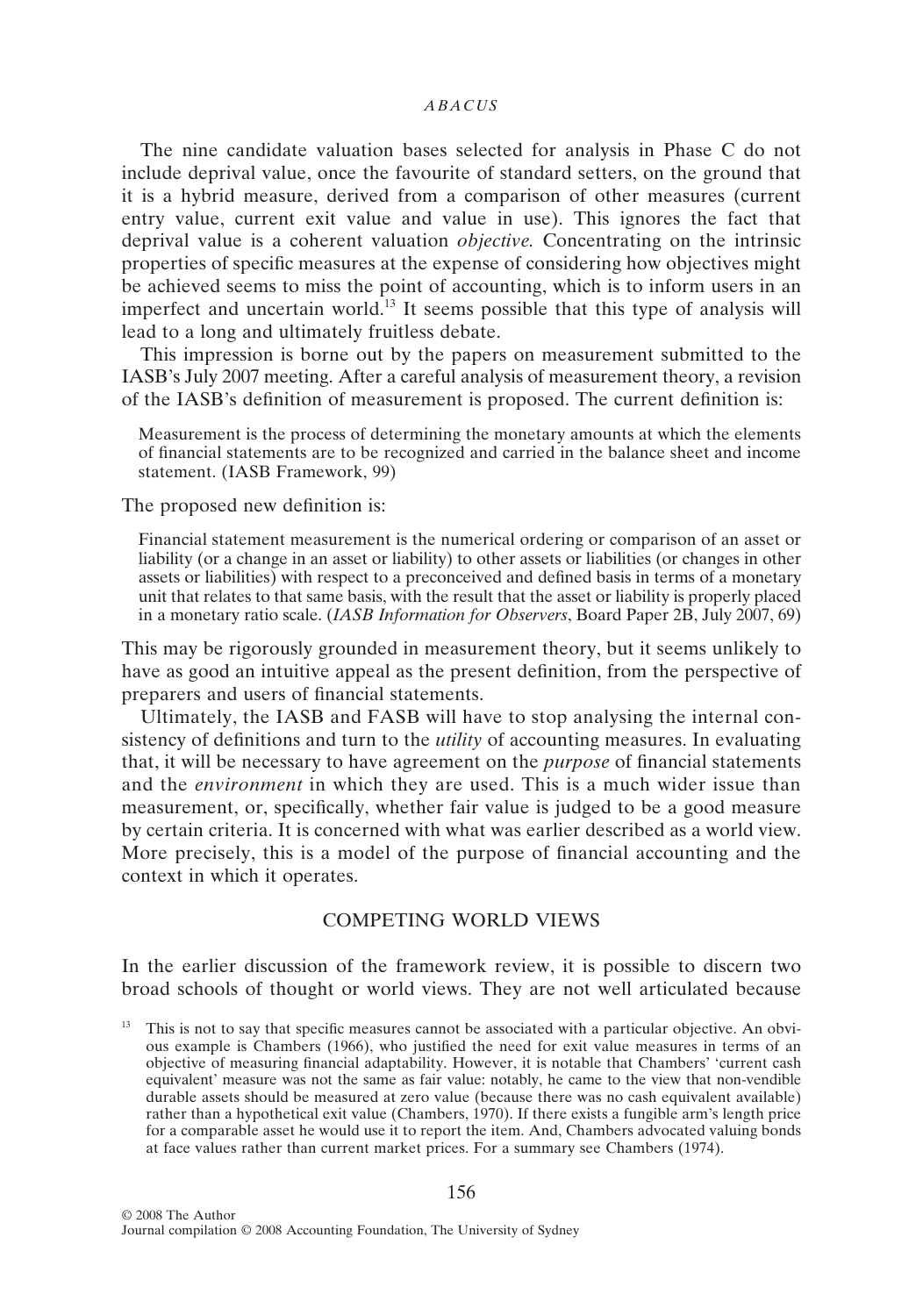the argument usually focuses on a particular aspect of the framework rather than the whole system. There is also a variety of individual views within each broad school of thought, so that a degree of stylization is necessary. However, it may clarify the debate if the views of the parties are articulated in a holistic manner, identifying the common ground within each world view and the difference between that and the competing view.

The two competing models identified here are the Fair Value View and the Alternative View.14 The latter title is justified because many of its ideas are supported by *alternative views* attached to IASB pronouncements. Another reason for using this rather bland description is that many of the attributes of that view are too easily associated with consequences that do not necessarily follow from them. For example, if it were described as 'a stewardship view' there could be an inappropriate belief that this necessarily implied a preference for historical cost measurement.

## *The Fair Value View*

This is a view that is apparent in many of the proposed revisions of the Framework. Some of its features are also in the existing Framework. This broad view would be supported by a significant number (but not necessarily a majority) of members of the FASB and the IASB, and possibly by a majority of the staff who have worked or are working on the frameworks of the two boards.<sup>15</sup> Because of its articulation by professional standard setters (albeit with individual differences of view on some aspects) this has been more clearly expressed in a 'joined up' systematic way than has the Alternative View.

The main features of the Fair Value View are:

- *Usefulness for economic decisions* is the sole objective of financial reporting.
- *Current and prospective investors and creditors* are the reference users for general purpose financial statements.
- *Forecasting future cash flows*, preferably as directly as possible, is the principal need of those users.16
- *Relevance* is the primary characteristic required in financial statements.
- *Reliability* is less important and is better replaced by *representational faithfulness*, which implies a greater concern for capturing economic substance, and less with statistical accuracy.

<sup>16</sup> Directly' means that the measure summarizes expected future cash flows, as in a discounted present value.

<sup>&</sup>lt;sup>14</sup> A similar (but not identical) identification of two schools of thought is made at the end of Andrew Lennard's very interesting and insightful paper on 'Liabilities and How to Account for Them' (2002).

<sup>&</sup>lt;sup>15</sup> Staff opinions are not expressed in public, but staff recommendations are expressed to the boards, although only on issues that are referred to them. However, staff do author published papers and their views are sometimes expressed quite forcefully there (e.g., Johnson, 2005).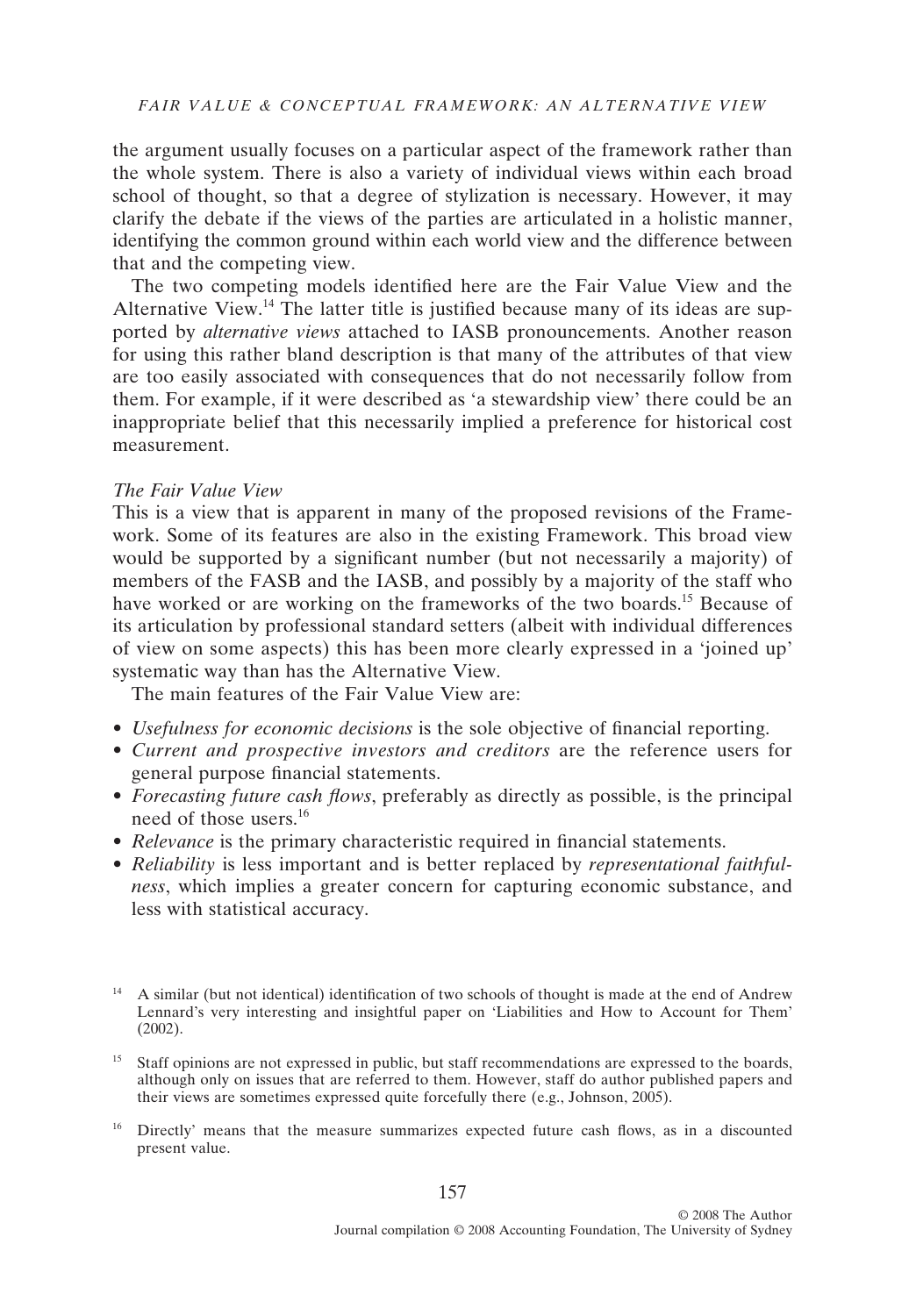- Accounting information needs ideally to reflect the *future*, <sup>17</sup> not the past, so past transactions and events are only peripherally relevant.
- Market prices should give an informed, *non entity specific* estimate of cash flow potential, and *markets* are generally sufficiently complete and efficient to provide evidence for representationally faithful measurement on this basis.

The implications of the Fair Value View are:

- *Stewardship is not a distinct objective* of financial statements, although its needs may be met incidentally to others.
- *Present shareholders have no special status* amongst investors as users of financial statements.
- *Past transactions and events* are relevant only insofar as they can assist in predicting future cash flows.
- *Prudence* is a distortion of accounting measurement, violating *faithful representation.*
- *Cost* (entry value) is an inappropriate measurement basis because it relates to a *past* event (acquisition) whereas future cash flow will result from future exit, measured by *fair value*.
- *Fair value*, defined as market selling (exit) price, as in SFAS 157(FASB, 2006), should be the measurement objective.
- *The balance sheet* is the fundamental financial statement, especially if it is fair valued.
- *Comprehensive income* is an essential element of the income statement: it is consistent with changes in net assets reported in the balance sheet.

## *The Alternative View*

As indicated above, the Alternative View is more difficult to articulate than the Fair Value View because it is drawn from a diverse range of constituents of the standard-setting process who are typically commenting on particular issues from a practical perspective, rather than attempting to develop a coherent model of financial statement presentation in the manner of the authors of the Framework. However, this does not mean that an alternative systematic view of the world does not exist and would not attract wide support as an alternative to the Framework, although it does mean that there are probably a number of variations that would be favoured by different constituencies. Below is an attempt to articulate what might be termed an 'enlightened' Alternative View. This would be supported by somebody who did acknowledge the merit of setting accounting standards based on a systematic set of principles and who did recognize the necessity for accounting practice to change in order to meet the needs of users of accounts. It

<sup>&</sup>lt;sup>17</sup> Mary Barth (2006), an IASB Board member, provides a useful discussion of the orientation of accounting information towards the future, making clear the distinction between recognition (only present rights and obligations should be recognized) and measurement (expected cash flows from those rights and obligations may affect their measurement). She views measurement from a fair value perspective. Michael Bromwich (2004) provides a discussion of future-oriented information from an alternative, deprival value perspective. See also Rosenfield's discussion in this journal of the way to report 'prospects' data within a fair value reporting system (2008, pp. 48 – 60).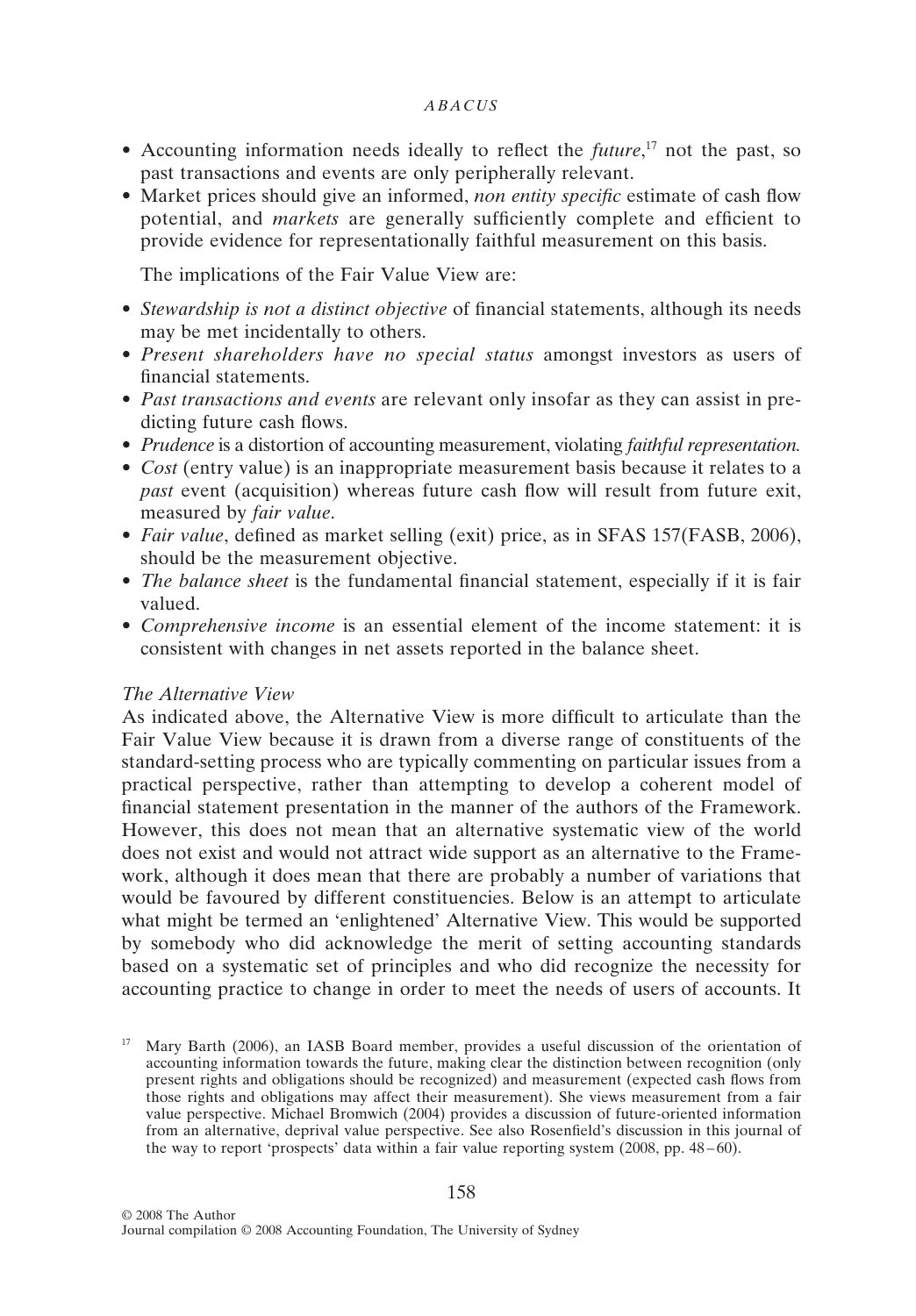therefore precludes the totally reactionary views (not uncommon among busy people who are preoccupied with the daily problems of running their business) that nothing in current practice needs to be changed, that financial reporting standards are an unnecessary interference in business, and that thinking conceptually about accounting is an academic, ivory-tower activity of no relevance to the real world.18

The main features of the Alternative View are:

- *Stewardship*, defined as accountability to present shareholders, is a distinct objective, ranking equally with decision usefulness.
- *Present shareholders* of the holding company have a special status as users of financial statements.
- *Future cash flows* may be *endogenous*: feedback from shareholders (and markets) in response to accounting reports may influence management decisions.
- Financial reporting relieves *information asymmetry* in an uncertain world, so *reliability* is an essential characteristic.
- *Past transactions and events* are important both for stewardship and as *inputs* to the prediction of future cash flows (as indirect rather than direct measurement).
- The economic environment is one of *imperfect and incomplete markets* in which market opportunities will be *entity-specific*.

The implications of the Alternative View are:

- The information needs of *present shareholders*, including *stewardship* requirements must be met.
- *Past transactions and events* are *relevant* information and, together with *reliability of measurement* and *probability of existence,* are critical requirements for the *recognition* of elements of accounts, in order to achieve *reliability*.
- *Prudence*, as explained in the current IASB Framework and in the ASB's Statement of Principles, can enhance *reliability.*
- *Cost* (historic or current) can be a *relevant* measurement basis, for example as an input to the prediction of future cash flows, as well as for stewardship purposes.
- The financial statements should reflect the financial performance and position of a specific entity, and *entity specific* assumptions should be made when these reflect the real opportunities available to the entity.
- *Performance* statements and *earnings* measures can be more important than balance sheets in some circumstances (but there should be arithmetic consistency—articulation—between flow statements and balance sheets).

<sup>18</sup> A feature of standard-setting has been the constructive engagement of the academic and business communities. Standard-setting bodies have always been well stocked with experienced practitioners, but there have also been notable academic inputs. For example, David Solomons was a member of the Wheat Committee that devised the FASB and Robert Sprouse was one of FASB's first members. Robert Sterling and Paul Rosenfield were also early members on the FASB. In the U.K., both the Chairman (David Tweedie) and Vice-Chairman (Brian Carsberg) of the ASB, at its inception, started their careers as full-time academics.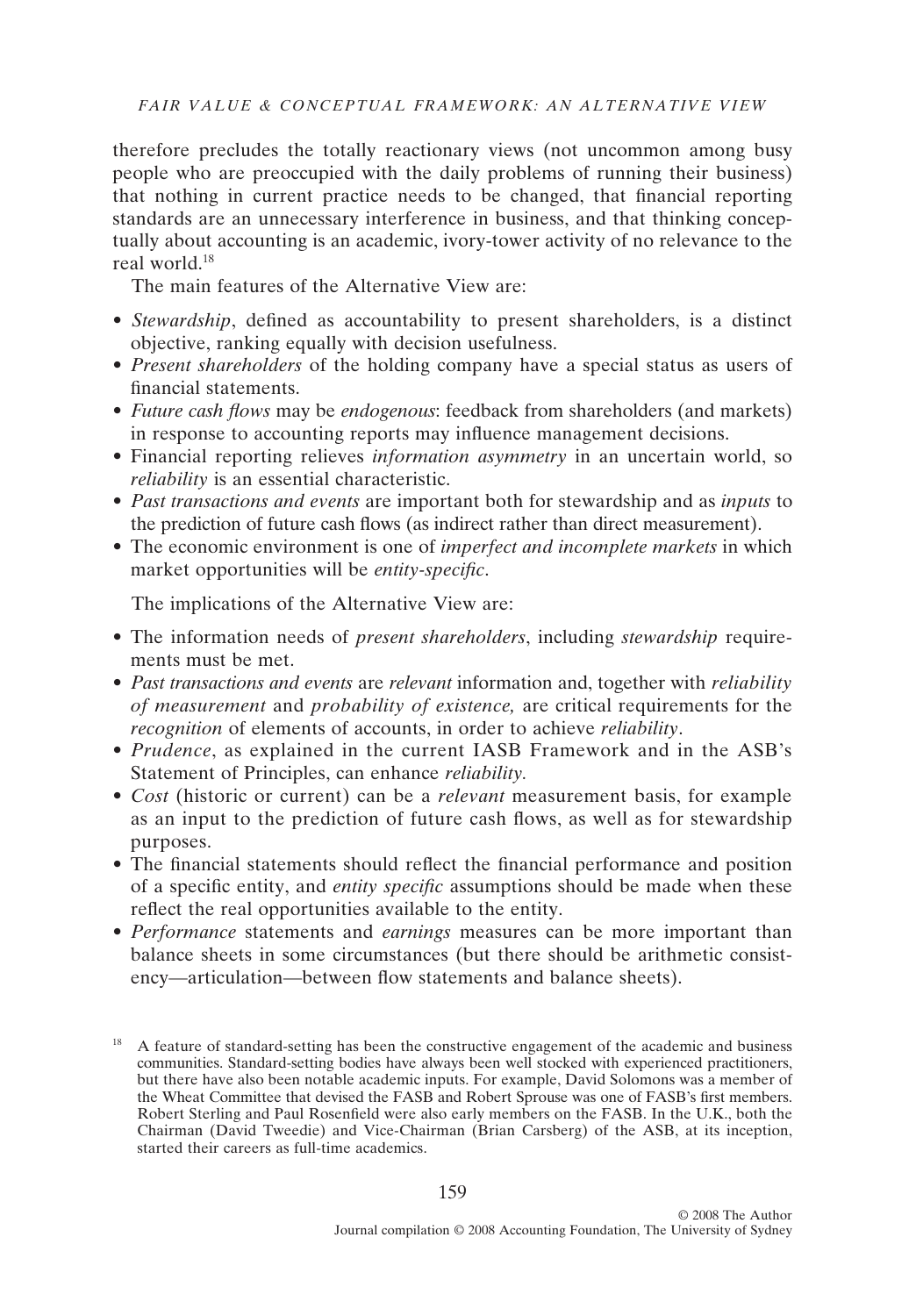# *A Summary of the Two Perspectives*

The Fair Value View emphasizes the role of financial reporting in serving investors in capital markets. It seeks accounting information that has a forward-looking content, impounding future cash flows from a non entity specific market perspective. It is most likely to achieve this when the reference markets are complete and competitive; ideally, perfect markets would be accessible.

The Alternative View also seeks to serve investors, broadly defined, but it gives priority to existing shareholders and regards stewardship as an important and distinct function of financial reporting. It too seeks accounting information that is relevant to forecasting future cash flows, but it assumes that this will often be achieved by providing information that is useful input to investors' valuation models, rather than direct valuation of future cash flows. Such information may be entity specific. This approach assumes that information asymmetry and imperfect and incomplete markets are common.

Possible conflicts between these two competing world views have been apparent in a number of recent IASB pronouncements, and are discussed below.

# SOME IASB PROPOSALS WHERE THE ALTERNATIVE VIEW SUPPORTS CRITICISMS

A number of the IASB's proposals (in discussion papers, exposure drafts and standards) have been subject to strong criticism from constituents and, in some cases, alternative views from within the Board. The following list is by no means complete, but it illustrates instances in which criticisms reflect the Alternative View. The view expressed by the IASB and its partner, the FASB, usually is consistent with the Fair Value View. This is not surprising because the conceptual frameworks of the two boards, which guide their work, are also consistent with that view.

# *The 'Present Shareholder' Focus*

IFRS 2, *Share-Based Payment*, adopts the *grant date* approach to measuring stock options. As soon as the grant is made, the option is an equity instrument and subsequent gains or losses in value are treated as transfers within equity rather than gains or losses. From the perspective of present shareholders, these gains and losses are real and should be reported transparently as such until the exercise date, when they are realized. A significant number of critics of this standard advocated *exercise date* measurement, reflecting a 'present shareholder' perspective.

The IASB Exposure Draft, *Proposed Amendments to IFRS 3* (2005), proposes to amend the existing treatment (under IAS 27) of gains and losses on noncontrolling equity investments in subsidiary companies (minority interests). This new treatment is based on the economic entity view, which regards non-controlling (minority) interests as equity of the group. Gains and losses on trading in minority shares are therefore treated merely as transfers between equity holders and reported in the statement of changes in equity rather than the income statement. However, such transactions are gains and losses from the perspective of the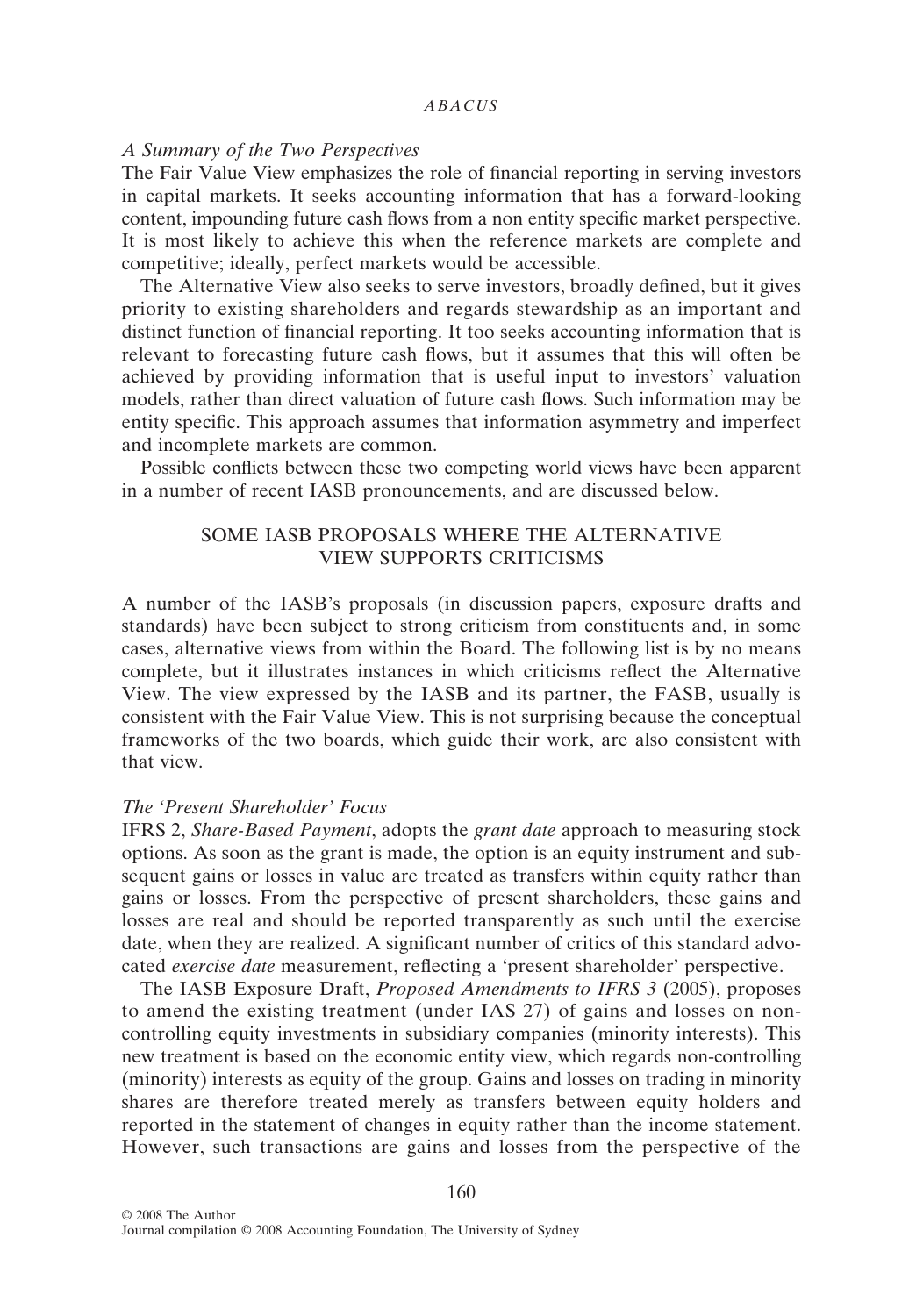shareholders of the holding company. An alternative view by three Board members (AV8–10) amplifies this argument. A similar alternative view is attached to the Proposed Amendment to IAS 27, *Consolidated and Separate Financial Statements* (June 2005, paras.AV1–3).

The current version of IAS 27 was revised in 2004, when minority interests (now described as non-controlling interests) were classified as equity for presentation purposes. The standard contains a dissenting opinion (DO1–3) by one member who foresaw the consequences of extending this approach to the recognition and measurement of changes in minority interests.

## *Entity Specific Assumptions*

The IASB's current standards do allow entity specific assumptions in some instances. Most notably, IAS 36, *Impairment of Assets*, bases recoverable amount on projected cash flows (when fair value is not an appropriate measure), and these will inevitably be based on entity specific management forecasts. As indicated earlier, impairment testing can be viewed as an application of *prudence*, so that IAS 36 defies the Fair Value View in two respects.

IAS 37, *Provisions*, also allows entity specific assumptions in the estimation of 'the best estimate of the amount to settle an obligation at balance sheet date' (IAS 37, 36). However, the proposed amendment (in the June 2005 IASB Exposure Draft) would narrow, but not eliminate, the scope for entity specific judgement, by moving closer to the FASB's fair value measure (Exposure Draft, IAS 37, Amendments to IAS 37, June 2005, BC77–8). The proposed measure is: 'the amount that it would rationally pay to settle the present obligation or to transfer it to a third party on the balance sheet date'. Transfer to a third party implies a market transaction, which is a step towards fair value.

The entity specific issue has also arisen in the *revenue recognition* project, where one proposed model advocates that obligations to customers should be measured at fair value, that is, to reflect the costs that a neutral 'market participant' would bear, whereas an alternative would be to reflect the expected costs of the entity holding the obligation. A specific application of this problem arises in the IASB's recent discussion paper on *Insurance Contracts* (2007). The preferred 'exit value' model can be interpreted as a fair value measurement, but fair value would exclude entity specific assumptions, whereas in practice entities are likely to rely substantially on evidence derived from their own business models, so the IASB has reserved its judgment as to whether the approach should be described as fair value.

## *The Relevance of Cost*

The use of cost measures is widespread in the standards of the IASB and the ASB, particularly for *initial recognition* of assets and liabilities, but also many assets and liabilities are subsequently carried at historical cost or amortized cost. When items are revalued, this is usually at fair value. We have seen that the SFAS 157 proposals would preclude fair value from being interpreted as replacement cost ('entry' values), although replacement cost might be used as a proxy for fair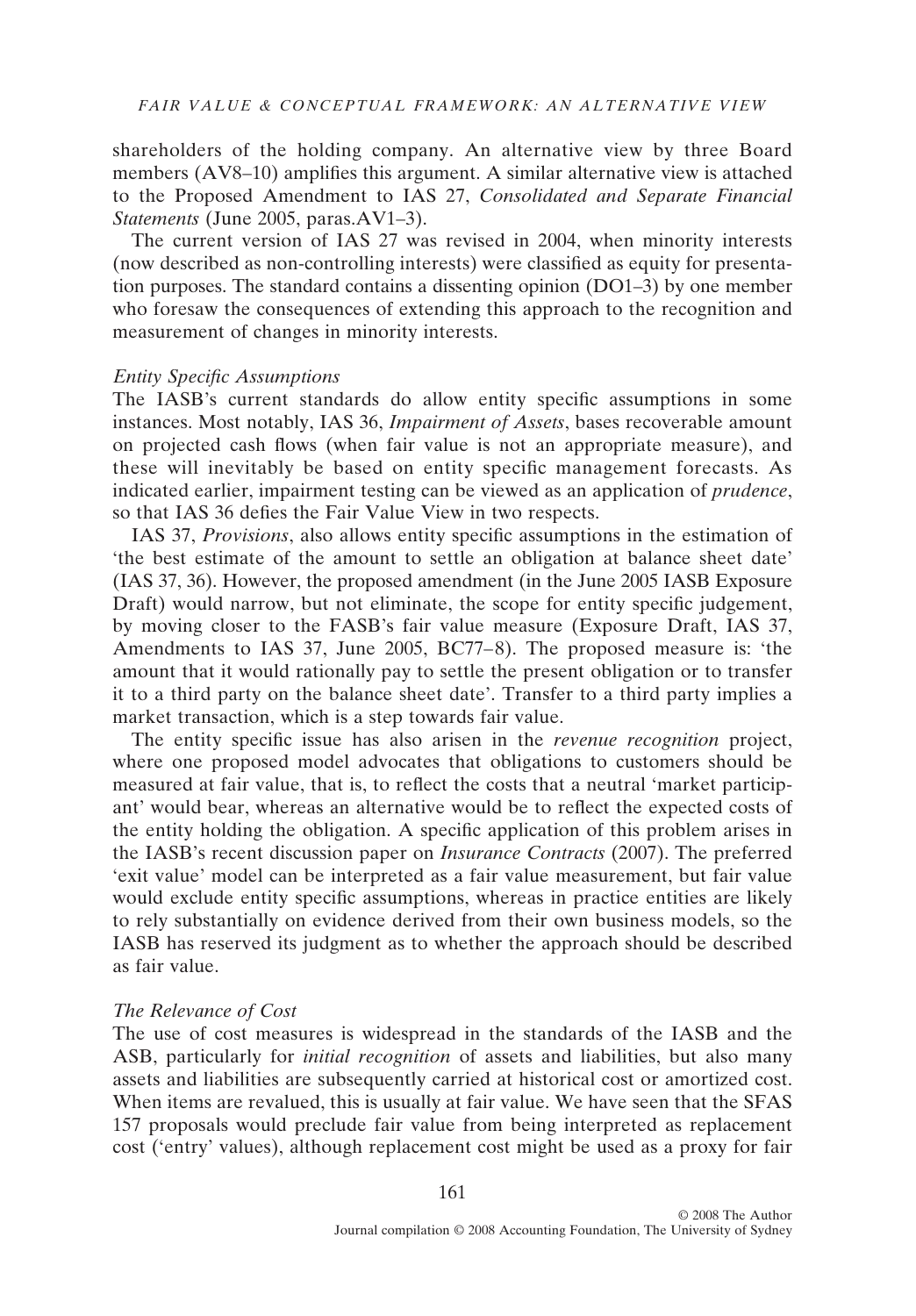value in the absence of other measures, at the bottom of the measurement hierarchy. This would change current practice in areas such as IAS 16, *Property, Plant and Equipment*, and IAS 17, *Leases*, where replacement cost may seem to be a more relevant measure of future cash flows for assets that are to be used in the business, and which therefore represent future costs saved rather than future revenues earned.

The rejection of cost in favour of fair value selling price at initial recognition is particularly controversial. This gives rise to 'day 1' profits on financial instruments (IAS 39). Such profits rely on the entity being able to realize the asset at fair value in the future. Therefore, some would argue that the profits are not yet 'earned' at day 1, which is why retailers are usually required to record their stock at cost rather than a higher retail price.<sup>19</sup>

In the exposure draft to revise IFRS 3 on business combinations, the proposal to change from a cost allocation model to one based on the fair value of the whole acquired entity has been very controversial, with extensive alternative views by board members (AV1–20). One of the criticisms made (AV18) is that purchase consideration including acquisition costs (which would be written off under a fair value measurement basis) best captures the economic substance of the acquisition transaction, reflecting the outlay which the acquirer must expect to recover.

## *Reliability and Prudence*

The controversy on the proposed IFRS 3 revision raises a number of issues of reliability, particularly with respect to the measurement of 'full goodwill' (including goodwill in the acquired entity that is attributable to minority interests). This depends on there being a reliable measure of the fair value of the acquired entity, rather than merely the portion that was acquired. Five board members proposed an alternative view to this proposal (AV1–7), on grounds of unreliability of measurement.

The existing version of IFRS 3 also attracted a great deal of criticism from constituents, again with particular regard to its treatment of goodwill. Amortization of goodwill, the previous treatment, was abandoned in favour of impairment testing. Critics of IFRS 3 acknowledged that amortization is arbitrary (as is depreciation of tangible assets) but argued that it guaranteed the *accountability* of management for their expenditure on the acquisition, because over its lifetime the full cost of goodwill would be charged to profit. Under the impairment test, there is no guarantee of this, because of the difficulty of separating acquired from internally generated goodwill (IFRS 3, Dissenting opinions, DO16). A related issue is that the impairment test is weaker than it need be because it does not include a subsequent cash flow test like that in the U.K. ASB's original standard (IAS 36, Dissenting Opinions, DO6–10). Such a test might be regarded as an application of prudence, but so is the whole asymmetric principle of impairment testing.

<sup>&</sup>lt;sup>19</sup> This type of criticism has a long history—see the discussion of the 1930s ideas of George Husband described in this journal (Reinstein *et al.*, 2008, pp. 82–108).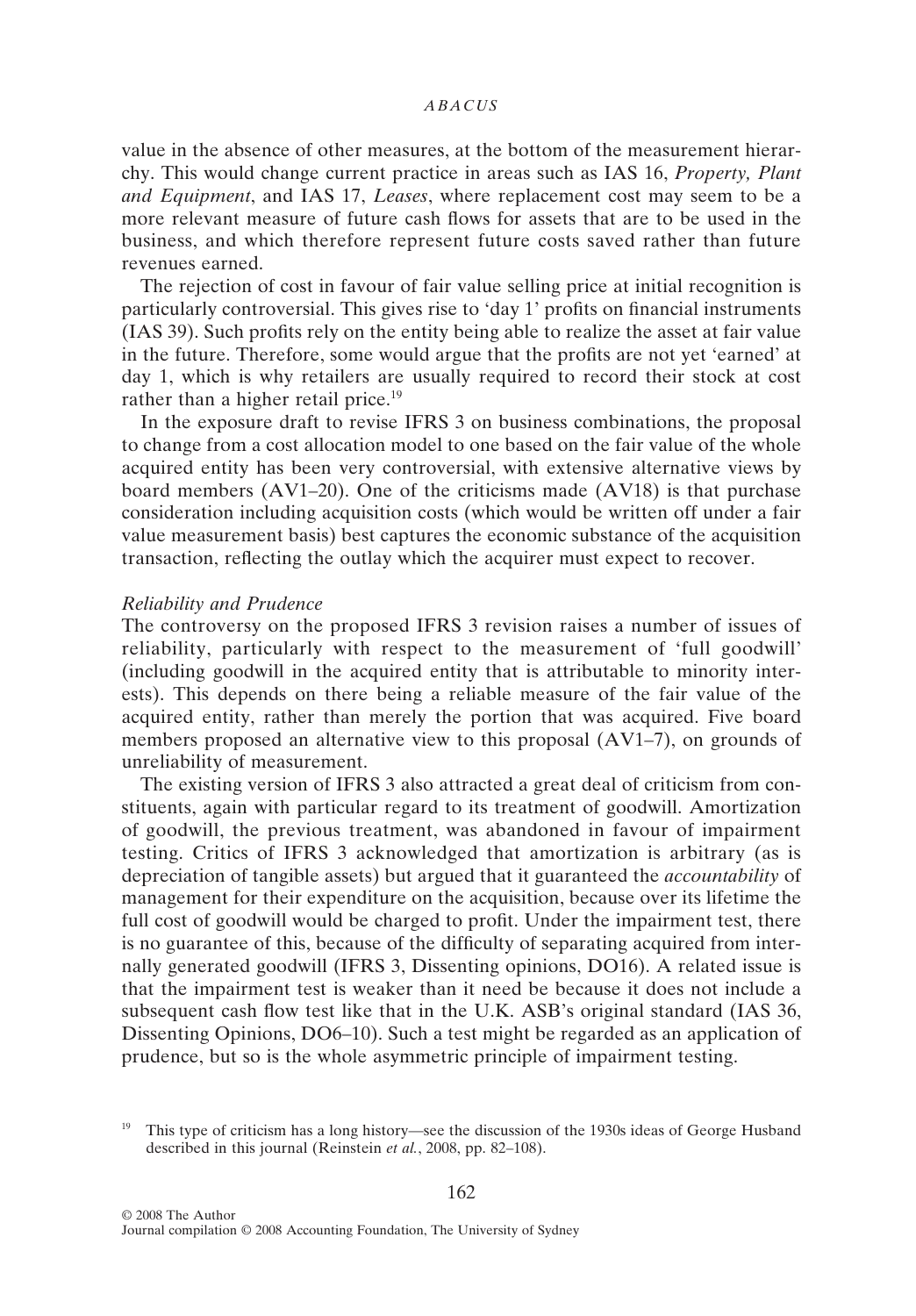## *Recognition Criteria*

The two recognition criteria in the existing IASB Framework are probability that the entity will receive future cash benefits (in the case of an asset) and reliability of measurement. The probability criterion has been eroded by some recent decisions of the IASB.

IFRS 3, *Business Combinations*, and the consequential amendments to IAS 38, *Intangible Assets*, result in the withdrawal of the probability recognition criterion for intangible assets acquired in a business combination, on the ground that their measurement is at fair value, which incorporates assessments of probability. As explained earlier, this ignores element uncertainty, and it is inconsistent with the treatment of other intangible assets. A dissenting view to IFRS 3 (DO7) addresses this issue, as does a dissenting opinion on the revised IAS 38 (DO1–3).

Using the same reasoning, IFRS 3 also removes the probability requirement for contingent liabilities acquired in a business combination because they are measured at fair value, and this too is addressed in DO7.

## *Performance and Earnings*

The IASB has a long-running project on reporting financial performance. This has proved to be very controversial, and the project is now part of a joint FASB project, Presentation of Financial Statements. The main original aim of the project was to improve the presentation of the income statement to include a comprehensive income measure, sometimes referred to as 'clean-surplus' income. This might be achieved by having two statements (as in the U.K. ASB's FRS 3 format, and one of the options in the FASB's current standard) or one. Some IASB board members had a strong, publicly expressed preference for a single statement and also an aversion to prescribing sub-totals such as operating income.

This was the main source of opposition, particularly from preparers of accounts, but also from some users, who saw a measure of operating income as an important indicator of management performance and an important input to valuing the entity. It is easy to stylize this attitude as resistance to change or management wanting something below operating profit in which to hide bad news, but there is a more worthy rationale. In many businesses, the operations and margins on operations are drivers of cash flow and, in such cases, it may well be very informative to separate these 'core' activities from other activities such as financing or noncore investments such as property ownership. A vivid illustration of this approach is given in a recent paper by Penman (2007), which uses the example of valuing the Coca-Cola Company to show how cost-based earnings numbers can be used effectively in valuation.<sup>20</sup>

 $20$  The Penman paper uses historical cost earnings for illustrative purposes. This does not preclude current replacement cost, if it were available, from providing an even more useful measure. This is compatible with the Alternative View expressed in this paper. That view does not deny the potential usefulness of current values (entry or exit) when they can be reliably measured and are relevant to the circumstances of the entity.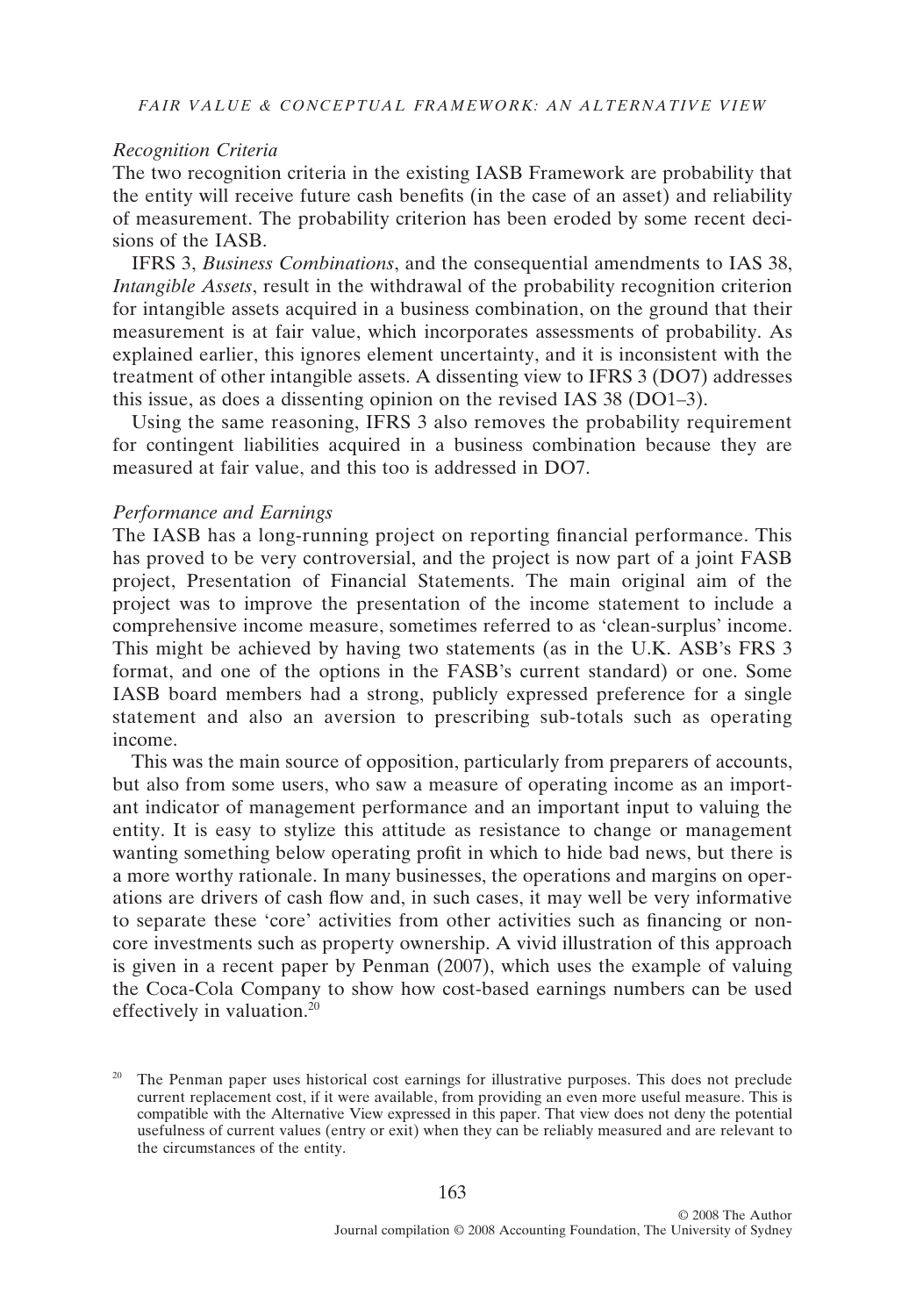# CONCLUDING THOUGHTS: WHO IS RIGHT IN THEORY?

The advocates of fair value, and more broadly the Fair Value View, have a consistent view of the world that appears to have attractive attributes of coherence and simplicity from a theoretical standpoint. It is therefore tempting to dismiss it as 'alright in theory but not in practice'. However, it should be noted that the theoretical underpinnings of the Fair Value View are fairly intuitive and simplistic. Previous advocates of exit value, notably Chambers (1966) and Sterling (1970), developed much more comprehensive theories of business reporting and measurement and would not have been unqualified supporters of the Fair Value View, as outlined above. $21$ 

The Alternative View, on the other hand, arises from a variety of people with diverse views, commenting on specific issues, often from a practical standpoint. Thus, on the surface at least, it is possible to regard it as somewhat incoherent, pragmatic and lacking in theoretical foundations. Such an approach might be dismissed as 'practical but not alright in theory'. Neither of these conclusions would be correct. As we have seen, the two views are based on different assumptions about the nature of the economic environment, and it is the accuracy of these assumptions that determines the relevance of the respective views to accounting standards.

If we accept that the world is not characterized by perfect and complete markets, the Fair Value View loses much of its attraction, because it does not relate to the real world in which standard setters operate. In this sense, it is not 'alright in theory' because good theory, from the standard setter's perspective, should be relevant, as well as logically coherent.

The Alternative View, on the other hand, does relate to the real world of market imperfection, but it does not offer simple, coherent solutions. The solutions that come out of the Alternative View will have a much greater entity or industry specificity, perhaps even allowing more judgement, which tends to offend the orderly instincts of standard setters. However, the Alternative View does not lack theoretical support. Hicks (1946) is a standard reference for writers on income measurement, and careful readers of his work (of whom there seem to be fewer than those who refer to it) will recall that Hicks confined his analysis of income to static theory (not a realistic view of the business world) and rejected its use in dynamic analysis. In that context, he wrote of Income, Saving and Depreciation:

In spite of their familiarity, I do not believe that they are suitable tools for any analysis which aims at logical precision. There is far too much equivocation in their meaning, equivocation which cannot be removed by the most painstaking effort. At bottom, they are not logical categories at all: they are rough approximations, used by the business man to steer himself through the bewildering changes of situation which confront him.

<sup>&</sup>lt;sup>21</sup> Chambers' reservations have been noted earlier (note 13). Sterling was extremely careful to point out that his 'conclusions are restricted to trading assets in a trading firm' (Sterling, 1970, p. 36) and he acknowledged the difficulties caused by market imperfections. Moreover, unlike the advocates of fair value, he advocated the deduction of transaction costs from exit prices in order to establish exit *values* (p. 327). For a summary of Sterling's later ideas, see Lee and Wolnizer (1997).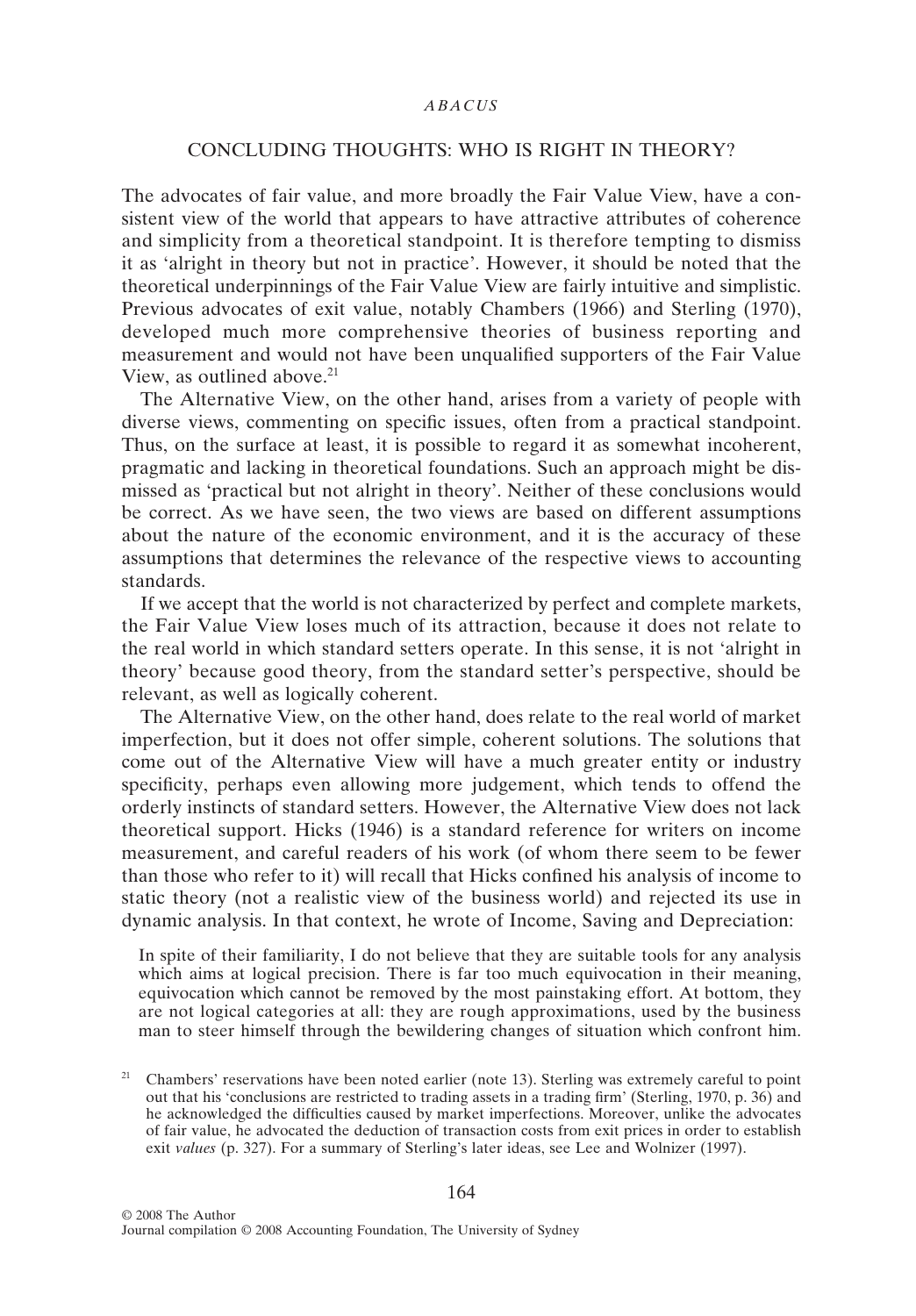For this purpose, strict logical categories are not what is needed; something rougher is actually better. (p. 171).

The Alternative View is compatible with Hicks' 'rough approximations used by the business man' and, although standard setters may hope to smooth out the roughness as much as possible, some will remain.

Theoretical support for the Alternative View can also be found in the classic work of Edwards and Bell (1961), who were also economists by training. Their analysis emphasized income, rather than the balance sheet (although their system did incorporate 'clean surplus' articulation of total gains with the balance sheet), and considered how *ex post* accounting income, based on past transactions and events, could be used to evaluate performance, using current cost measures rather than fair values (which would be included in what they described as 'opportunity costs'). A great deal of subsequent theoretical work by others during the so-called 'golden age' of accounting theory in the 1960s and during the subsequent debate on inflation accounting was in the Edwards and Bell mould and compatible with the Alternative View.

On the level of pure theory, an important paper by Beaver and Demski (1979) demonstrated that income is an ill-defined concept in a world of imperfect and incomplete markets and that, in such a world, accounting has the role of providing useful information rather than definitive measures: a conclusion consistent with that of Hicks. Ironically, in the perfect market conditions in which income *is* a well-defined concept, it is not needed, and neither are financial statements: all of the relevant information is impounded in the present value of the entity, which is its market price in a fully informed market.<sup>22</sup> In the same spirit, when Fischer Black (1993), the pioneer of option pricing theory, came to express his views on how to improve financial reporting, these were very pragmatic and based upon providing information that would help to identify sustainable earnings, rather than offering a Fair Value View.

One reaction to the problem that it is not possible to deduce a general, theoretically 'correct' accounting measure in a world of imperfect and incomplete markets has been for many academics to retreat from theoretical or normative work into empirical studies of how markets react to accounting information, as a test of usefulness. This is unfortunate because such tests can only study what is observable, so that they cannot develop or test new reporting methods: that duty has thus been thrust on the standard setters and on practitioners. A more constructive approach might be to recognize that theories are not likely to offer panaceas such as a universally valid single measurement method and instead to work in a more limited way to solve specific problems. Certainly, this approach has worked well in the related discipline of Economics. Keynes (1930), many years

<sup>&</sup>lt;sup>22</sup> A recent paper by Hitz (2007) evaluates the decision-usefulness of fair value accounting both from the measurement perspective and from the informational perspective that Beaver and Demski identify as being the appropriate role for financial reporting in a realistic setting of imperfect and incomplete markets. The conclusion of this evaluation is that the case for fair value measurement is supported only when reliable market values are available.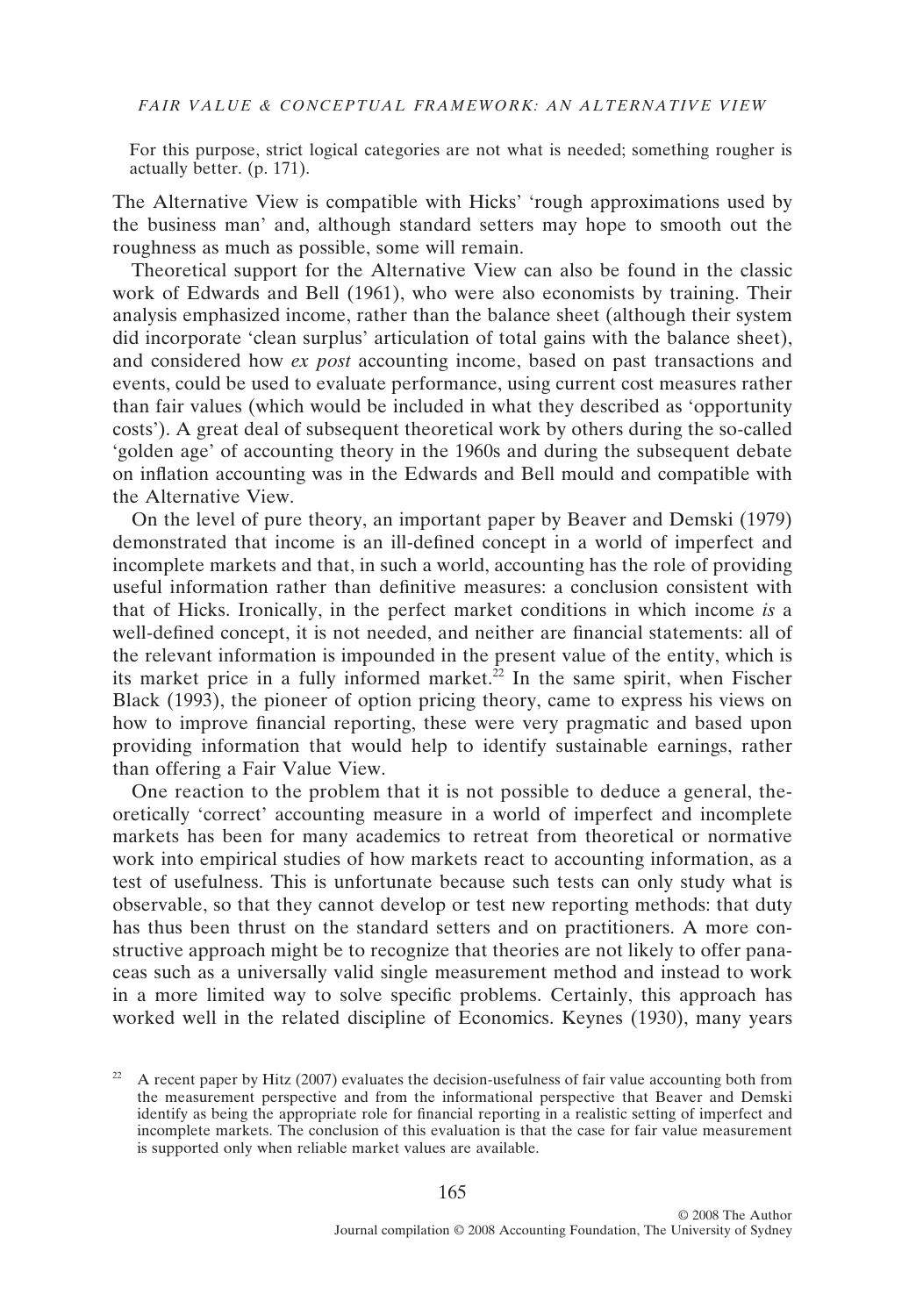ago, hoped for economists to develop in this way and they have largely achieved this, by developing tools of analysis, such as game theory or agency theory which can be applied to specific problems without claiming to provide universal solutions. Such models are already applied in areas of accounting, such as accounting disclosure.23 It is suggested that the Alternative View is consistent with this type of theorizing and that it offers more fruitful practical application than the Fair Value View.

One approach to accounting measurement which contains the elements of this approach and is already well-established in the academic literature is *deprival* value,<sup>24</sup> which provides an algorithm for choosing a measurement method (rather than prescribing one universal method) that is grounded in the economics of the firm. It is unfortunate, and perhaps indicative of standard setters' current preferences, that this approach to defining a measurement objective rather than a single technique has been omitted from the current list of measurement candidates being evaluated in the Conceptual Framework revision, on the ground that it is a hybrid approach, allowing for the use of more than one 'pure' measurement method. Therefore, the economists' experience might be relevant to standard setters in their search for a conceptual framework. Perhaps the time has come for them to stop trying to work financial miracles (such as deriving a universal 'best' measurement method from a complex definition grounded in abstract measurement theory) but instead to follow Keynes' advice and 'manage to get themselves thought of as humble, competent people, on a level with dentists'.

#### **REFERENCES**

- Accounting Standards Board, FRS, *Reporting Financial Performance*, ASB, 1992 (revised 1993 and 1999).
- ——, *Statement of Principles for Financial Reporting*, ASB, 1999.
- Barth, M. E., 'Including Estimates of the Future in Today's Financial Statements', *Accounting Horizons*, September 2006.
- Beaver, W. H., and J. S. Demski, 'The Nature of Income Measurement', *The Accounting Review*, January 1979.
- Black, F., 'Choosing Accounting Rules', *Accounting Horizons*, December 1993.
- Bromwich, M., 'Aspects of the Future in Accounting: The Use of Market Prices and "Fair Values" in Financial Reports', in C. Leuz, D. Pfaff and A. Hopwood (eds), *The Economics and Politics of Accounting*, Oxford University Press, 2004.
- Bullen, H. G., and K. Crook, *Revisiting the Concepts*, FASB and IASB, May 2005.
- Bush, T., *'Divided by a Common Language': Where Economics Meets the Law—US versus non-US Financial Reporting Models*, Institute of Chartered Accountants in England and Wales, 2005.
- <sup>23</sup> Verrecchia (2004) gives a concise survey of the application of theoretical models to accounting disclosure. Wagenhofer (2004) provides a broader survey of the application of analytical economic models to financial reporting.
- <sup>24</sup> The history of the concept and its role in the inflation accounting debate is surveyed in Tweedie and Whittington (1984). Recent examples of work relating deprival value to fair value are Bromwich (2004) and Van Zijl and Whittington (2006). A good example of economic analysis supporting the use of deprival value is Edwards *et al.* (1987).

166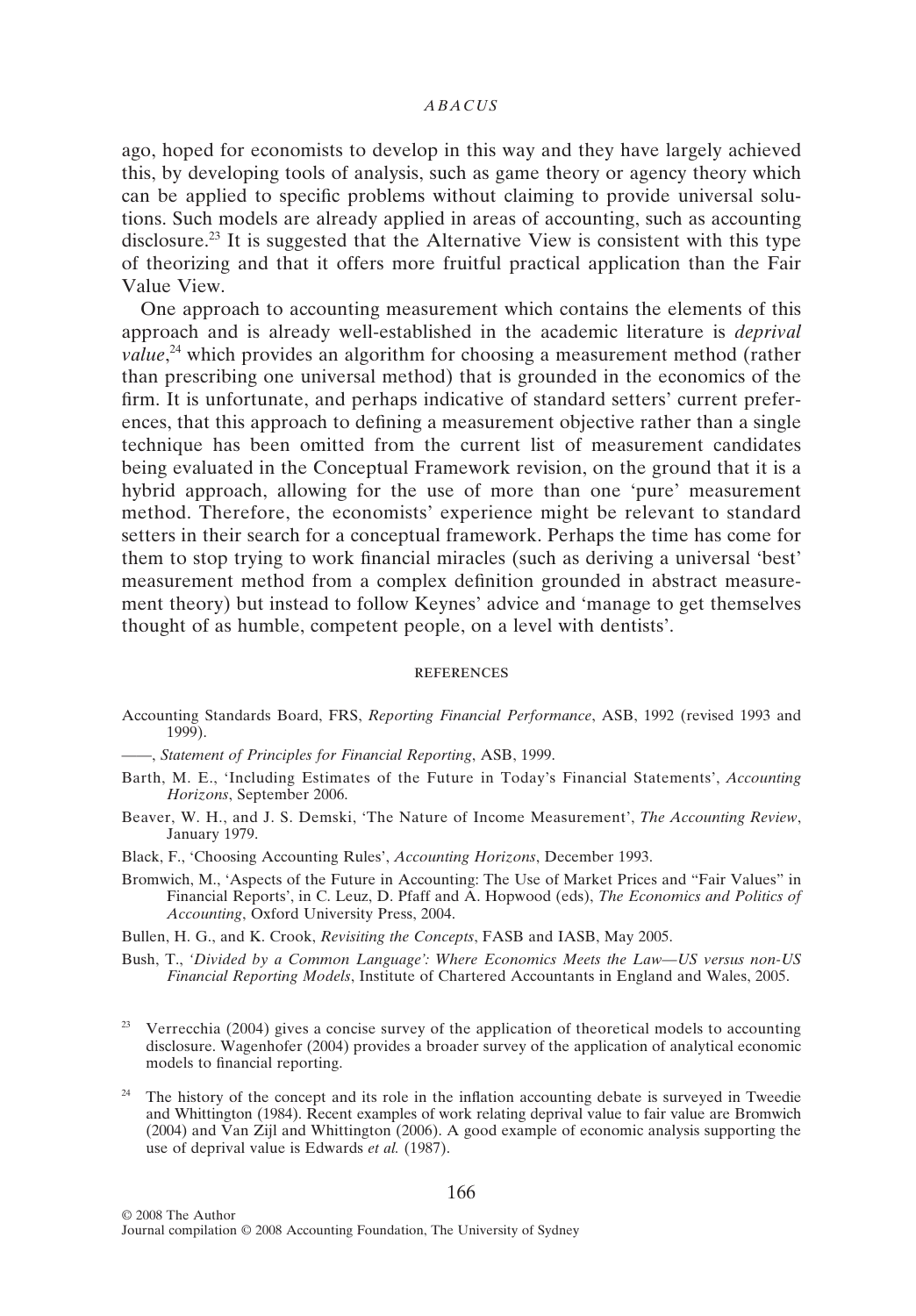- Camfferman, K., and S. Zeff, *Financial Reporting and Global Capital Markets: A History of the International Accounting Standards Committee, 1973–2000*, Oxford University Press, 2007.
- Canadian Accounting Standards Board, *Measurement Bases for Financial Accounting-Measurement on Initial Recognition*, IASB, November 2005.
- Cauwenberge, P. I., and I. De Beedle, 'On the IASB Comprehensive Income: An Analysis of the Case for Dual Income Display', *Abacus*, March 2007.
- Chambers, R. J., *Accounting, Evaluation and Economic Behavior*, Prentice-Hall, 1966.
- ——, 'Second Thoughts on Continuously Contemporary Accounting', *Abacus*, September 1970.
- ——, 'Third Thoughts', *Abacus*, December 1974.
- Edwards, E. O., and P. W. Bell, *The Theory and Measurement of Business Income*, University of California Press, 1961.
- Edwards, J., J. Kay and C. Mayer, *The Economic Analysis of Accounting Profitability*, Clarendon Press, 1987.
- Financial Accounting Standards Board, SFAS 157, *Fair Value Measurements*, FASB, September 2006.

Hicks, J. R., *Value and Capital* (2nd ed.), Clarendon Press, 1946.

Hitz, J.-M., 'The Decision Usefulness of Fair Value Accounting—a Theoretical Perspective', *European Accounting Review*, Vol. 16, No. 2, 2007.

International Accounting Standards Board:

#### **Standards:**

IAS 16, *Property, Plant and Equipment*, amended 2004.

- IAS 17, *Leases*, revised 2004.
- IAS 27, *Consolidated and Separate Financial Statements*, revised 2004.
- IAS 36, *Impairment of Assets*, revised 2004.
- IAS 37, *Provisions, Contingent Liabilities and Contingent Assets*, 1998.
- IAS 38, *Intangible Assets*, amended 2004.
- IAS 39, *Financial Instruments: Recognition and Measurement*, amended 2005.
- IAS 41, *Agriculture*, 2001.
- IFRS 2, *Share-Based Payment*, 2004.
- IFRS 3, *Business Combinations*, 2004.
- IFRS 4, *Insurance Contracts*, 2004.

#### **Exposure drafts:**

Proposed Amendments to IFRS 3, *Business Combinations*, June 2005.

- Proposed Amendments to IAS 27, *Consolidated and Separate Financial Statements*, June 2005.
- Proposed Amendments to IAS 37, *Provisions, Contingent Liabilities and Contingent Assets*, and IAS 19, *Employee Benefits*, June 2005.
- Proposed Amendments to IAS 32, *Financial Instruments: Presentation*, and IAS 1, *Presentation of Financial Statements: Financial Instruments Puttable at Fair Value and Obligations Arising on Liquidation*, October 2006.

#### **Discussion papers:**

*Preliminary Views on an Improved Conceptual Framework for Financial Reporting*: *The Objective of Financial Reporting and Qualitative Characteristics of Decision-Useful Financial Reporting Information*, July 2006.

*Fair Value Measurements*, Parts 1 and 2, November 2006.

*Preliminary Views on Insurance Contracts*, Parts 1 and 2, May 2007.

#### **Other publications:**

*Framework for the Preparation and Presentation of Financial Statements*, April 1989. *IASB Update*, monthly minutes of Board meetings.

#### 167